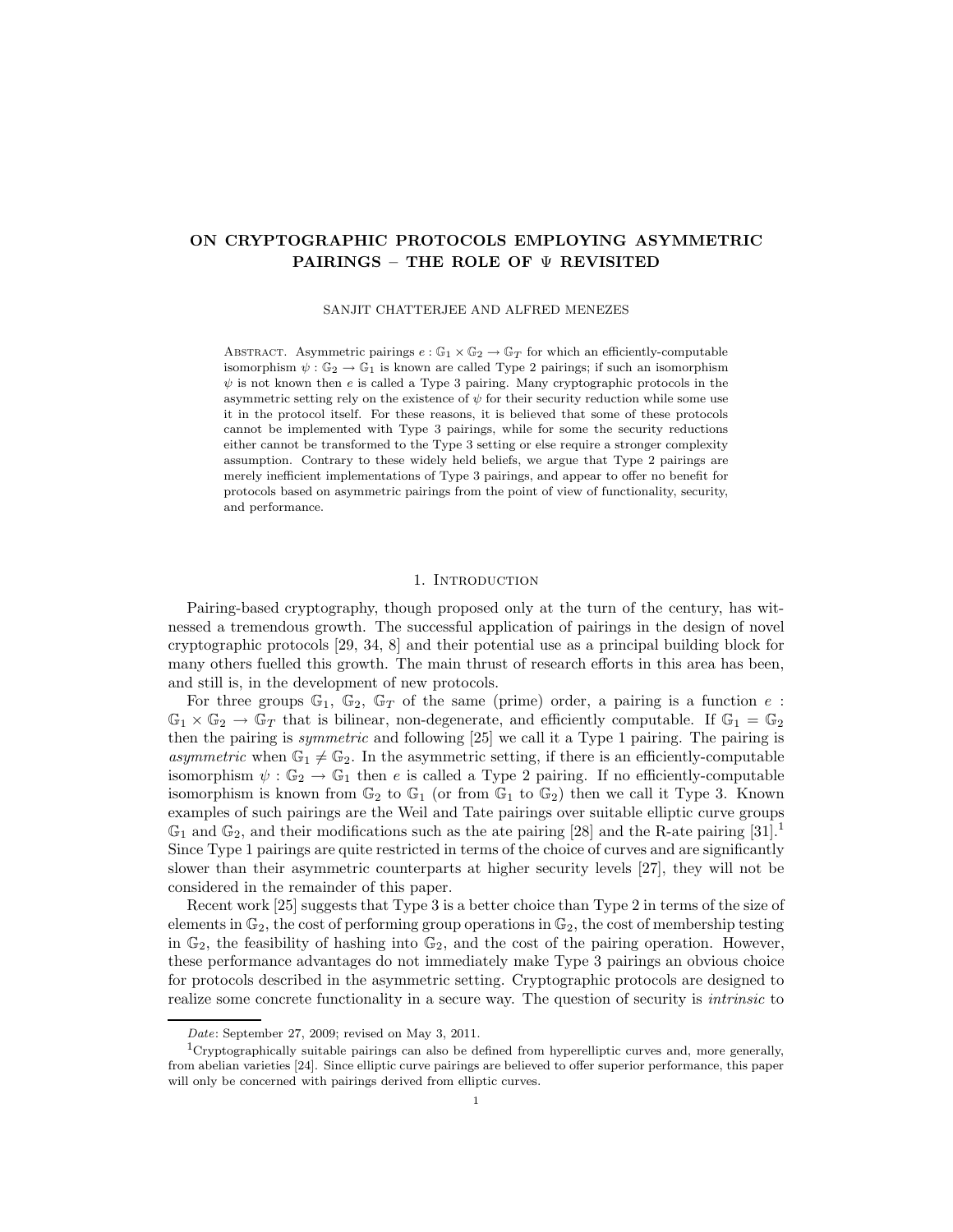that of functionality for such protocols. The question of efficiency enters only after issues of functionality and security have been settled. In the context of pairing-based protocols in the asymmetric setting, Type 3 can be considered to be a better choice only if it is possible to argue that whatever is achievable in terms of functionality and security in Type 2 can also be achieved in Type 3, and moreover if the overall performance of the Type 3 version of the protocol is at least as good (if not better) than its Type 2 counterpart.

Performance apart, the key difference between Type 2 and Type 3 is the existence or otherwise of the map  $\psi$ . While there exist some protocols in the asymmetric setting which do not require  $\psi$  to be efficiently computable, there are many others which do – either in the security proof or in the protocol itself. For example, consider the very first protocol described in the asymmetric setting – the Boneh-Lynn-Shacham (BLS) short signature scheme [10]. In [10] the authors observed that the efficiently-computable isomorphism  $\psi : \mathbb{G}_2 \to \mathbb{G}_1$  is essential for the security of the protocol and can be avoided only at the cost of making a stronger complexity assumption. The same argument was later echoed by Shacham in his PhD Thesis [35] which asserts that "the map  $[\psi]$  isn't merely a proof artifact". These observations were likely instrumental in causing much of the subsequent work in pairing-based cryptography to consider the Type 2 setting as the natural choice either when proposing a new protocol or when modifying a protocol from the symmetric to the asymmetric setting. While most of these protocols need  $\psi$  in the security argument only, some do use it in the protocol itself. The use of  $\psi$  in a protocol might further be construed as evidence that the map  $\psi$  cannot possibly be avoided altogether even if one is prepared to make stronger complexity assumptions.

Galbraith, Paterson and Smart [25] provided an excellent exposition of what is achievable and what isn't when a particular type of pairing is employed. They too comment that for many pairing-based primitives, the "security proof does not apply if the cryptosystem is implemented using pairings of the third type" (i.e., Type 3). Since Type 3 offers better performance and flexibility they conclude that it would be desirable if protocol designers prove the security of their protocol in the Type 3 setting.

One possible way to address the need for  $\psi$  in some security reductions is to use relativized assumptions as introduced by Smart and Vercauteren [37]. Here, it is assumed that an underlying hard problem remains hard even when the adversary is given oracle access to  $\psi$ . Such oracle access allows a security reduction to go through in the Type 3 setting even when one cannot efficiently compute  $\psi$ . Smart and Vercauteren discuss the security of BLS and the Boneh-Franklin identity-based encryption (BF-IBE) scheme under this kind of relativized assumption. Their approach was further pursued by Chen, Cheng and Smart [19] to prove the security of some identity-based key agreement protocols in the Type 3 setting.

In [16] Chatterjee et al. took a closer look at the security and efficiency aspects of two signature schemes and two aggregate signature schemes when implemented with Barreto-Naehrig (BN) elliptic curves [4]. One of the contributions of that work is to establish that there is no security (or performance) benefit to be gained by using a Type 2 pairing instead of Type 3 for the particular schemes under consideration. For example, compared to Type 2, the BLS signature scheme in Type 3 does not depend on a stronger complexity assumption as was stated in [10], nor is it necessary to use a relativized assumption as suggested in [37]. This motivated us to further investigate the exact role played by  $\psi$  in pairing-based protocols and in their security arguments. The current work takes the findings of [16] as its starting point and can be seen as its sequel in a broader canvas.

Specifically, we find it relevant to raise the following questions. Can any cryptographic protocol originally described in the Type 2 setting be transformed to the Type 3 setting?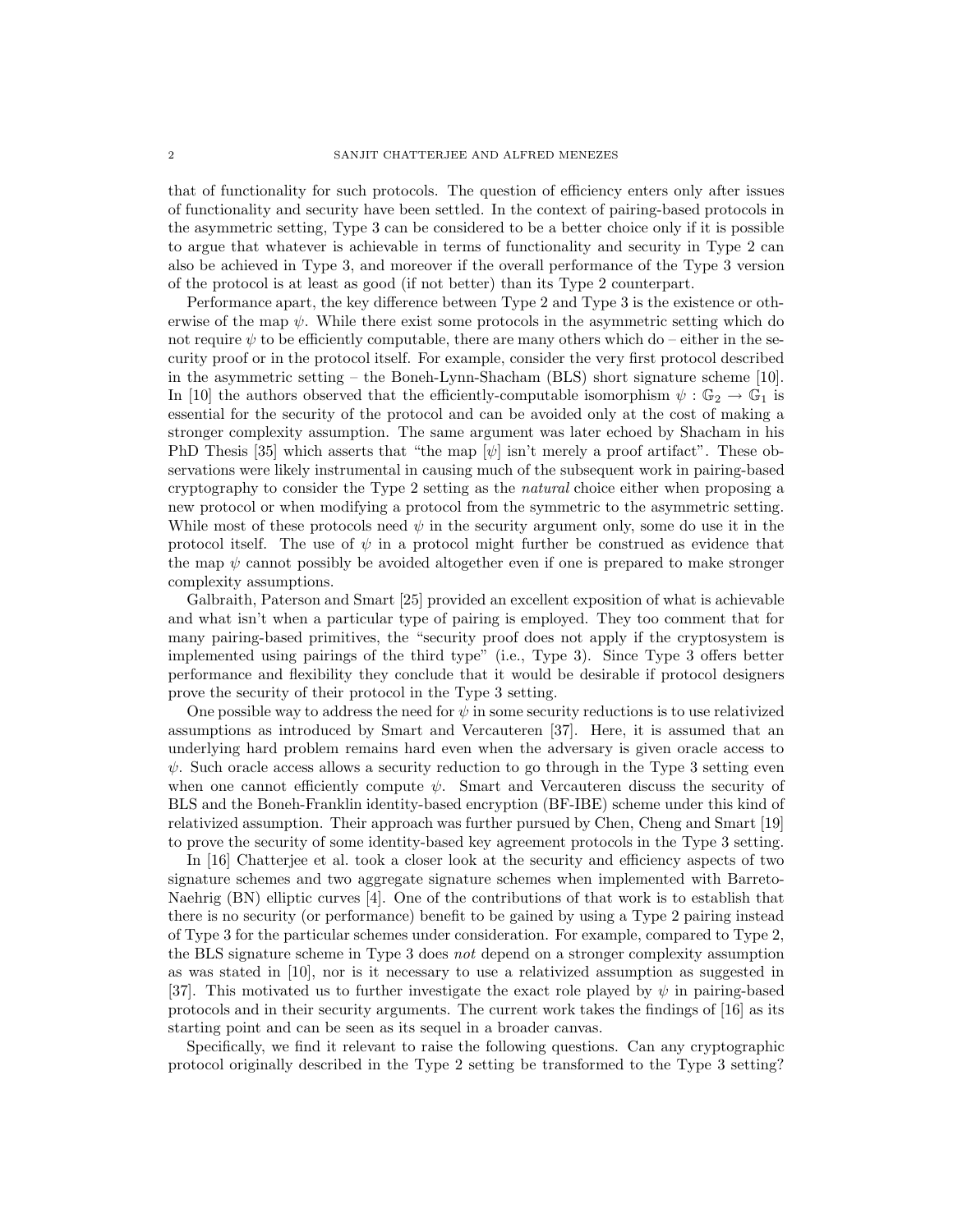What about the security of the transformed protocol – is it equivalent to the original one? Is there any performance benefit to be accrued by working in the Type 3 setting after such a transformation?

Our study indicates that given any protocol, Protocol-2, described using a Type-2 pairing, and a security proof for Protocol-2 with respect to some problem  $P-2$ , there is a natural transformation of Protocol-2 to a Protocol-3 that uses a Type-3 pairing, a natural transformation of  $P-2$  to  $P-3$ , and a natural transformation of the security proof to one for Protocol-3 with respect to P-3. Moreover, Protocol-3 is at least as efficient as Protocol-2, and  $P-3$  is equally as hard as  $P-2$  (for appropriately chosen parameters). In other words,  $\psi$  does not play any cryptographically significant role and hence there is no reason to use Protocol-2 instead of Protocol-3.

We emphasize that our arguments that any Type 2 protocol can be converted to a Type 3 protocol without loss of functionality, security or efficiency are empirical. In particular, we leave it as an open question to determine the existence of a (natural) Type 2 protocol that has no (natural, secure and efficient) counterpart in the Type 3 setting.

We note that Freeman [22] recently proposed an abstract framework for converting some composite-order pairing-based protocols to the setting of prime-order pairings. In contrast, our work looks at the problem of converting protocols from Type 2 setting to the Type 3 setting, both of which are defined over prime-order groups.

The remainder of the paper is organized as follows. In  $\S 2$ , we compare the performance of Type 2 and Type 3 pairings derived from elliptic curves having even embedding degree. The complexity assumptions in the asymmetric setting are reviewed in §3 and we demonstrate that for each complexity assumption in Type 2, there is a natural counterpart in Type 3 such that the two problems are equivalent when parameters are chosen in an appropriate way. §4 is devoted to existing protocols in the asymmetric setting. We show how some known protocols in the Type 2 setting can be transformed into Type 3 without affecting the functionality or security, and moreover it is sometimes possible to obtain better performance. These observations are extended in §5 where we provide general guidelines on how to transform a given protocol as well as its security argument from Type 2 to Type 3. Finally, we conclude in §6 with some open problems which we think will shed further light on the role of  $\psi$  in the context of cryptographic protocols in the asymmetric setting.

#### 2. Asymmetric Pairings

Let  $\mathbb{F}_q$  be a finite field of characteristic  $p \geq 5$ , and let E be an ordinary elliptic curve defined over  $\mathbb{F}_q$ . Let n be a prime divisor of  $\#E(\mathbb{F}_q)$  satisfying  $gcd(n,q) = 1$ , and let k (the embedding degree) be the smallest positive integer such that  $n | q^k - 1$ . We will assume that  $k > 1$ , whence  $E[n] \subseteq E(\mathbb{F}_{q^k})$  where  $E[n]$  denotes the *n*-torsion group of E. We further assume that  $n^3 \nmid \#E(\mathbb{F}_{q^k})$ . Let  $\mathbb{G}_T$  be the order-n subgroup of  $\mathbb{F}_{q^k}^*$ . The (full) Tate pairing is a non-degenerate bilinear function  $\hat{e}: E[n] \times E[n] \to \mathbb{G}_T$  and can be defined as follows:

(1) 
$$
\hat{e}(P,Q) = \left(\frac{f_{n,P}(Q+R)}{f_{n,P}(R)}\right)^{(q^k-1)/n},
$$

where  $R \in E(\mathbb{F}_{q^k})$  with  $R \notin \{\infty, P, -Q, P - Q\}$ , and where the *Miller function*  $f_{n,P}$  is a function whose only zeros and poles in  $E$  are a zero of order n at P and a pole of order n at  $\infty$ . For cryptographic applications, one generally restricts the domain of  $\hat{e}$  to a product of two order-n subgroups  $\mathbb{G}_1$  and  $\mathbb{G}_2$  of  $E[n]$ . The first group  $\mathbb{G}_1$  is taken to be  $E(\mathbb{F}_q)[n]$ , and any other order-n subgroup can be selected for the second group  $\mathbb{G}_2$ . Then the definition of  $\hat{e}$  simplifies to  $\hat{e}(P,Q) = (f_{n,P}(Q))^{(q^k-1)/n}$  for all  $P \in \mathbb{G}_1$  and  $Q \in \mathbb{G}_2$  [3]. Moreover, one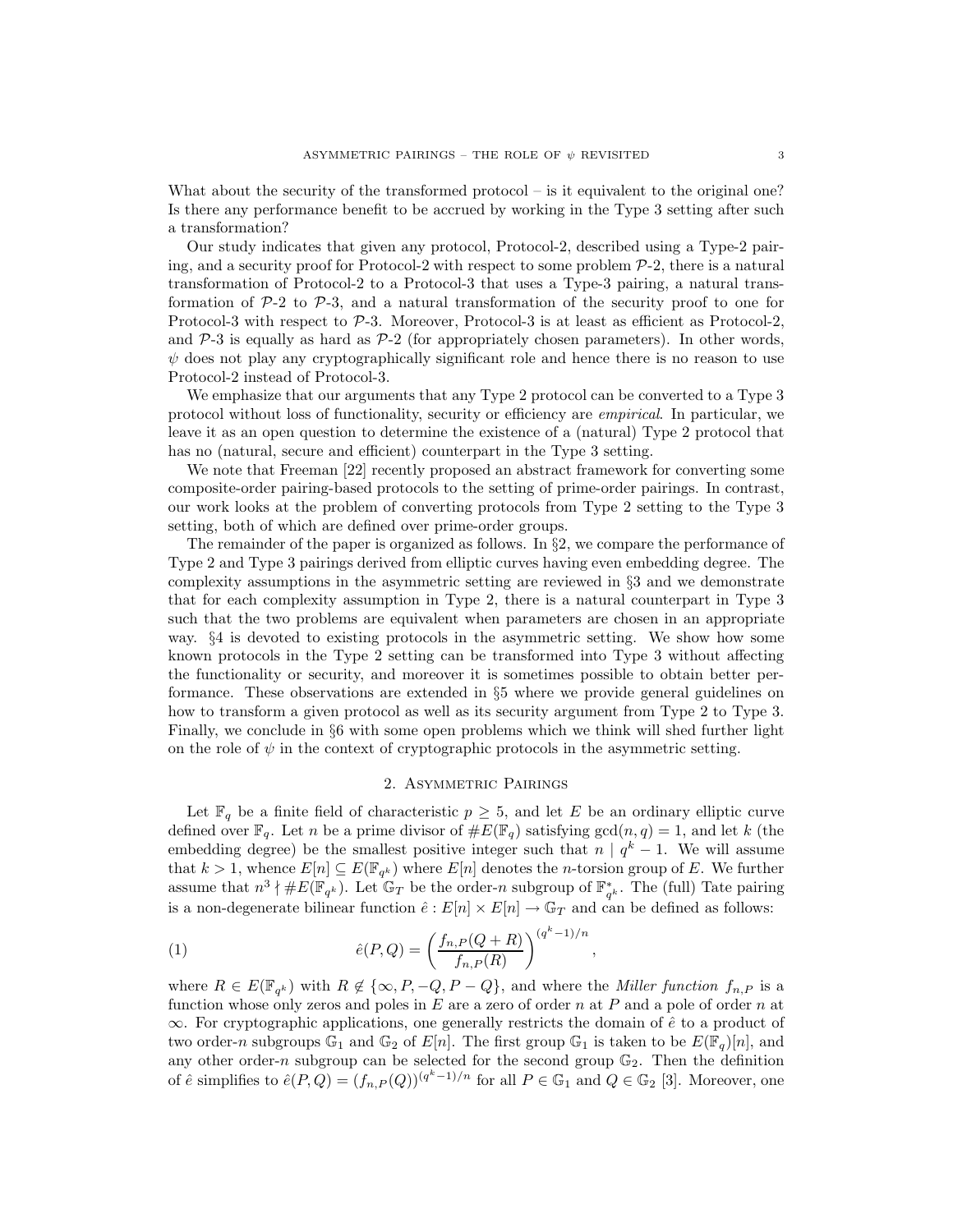assumes k to be even because then the 'denominator elimination' [3] speedup is applicable for the Type 3 pairings defined next.

2.1. Type 3 pairings. Following [25], we denote by D the CM discriminant of E and set

(2) 
$$
e = \begin{cases} \gcd(k, 6), & \text{if } D = -3, \\ \gcd(k, 4), & \text{if } D = -4, \\ 2, & \text{if } D < -4, \end{cases}
$$

and  $d = k/e$ . For example, BN curves [4] have  $k = 12$ ,  $e = 6$  and  $d = 2$ , whereas MNT curves [33] have  $k = 6$ ,  $e = 2$  and  $d = 3$ . Now, E has a unique degree-e twist E defined over  $\mathbb{F}_{q^d}$  such that  $n \mid \# \tilde{E}(\mathbb{F}_{q^d})$  [28]. Let  $\tilde{P}_2 \in \tilde{E}(\mathbb{F}_{q^d})$  be a point of order n, and let  $\tilde{\mathbb{G}}_2 = \langle \tilde{P}_2 \rangle$ . Then there is a monomorphism  $\phi : \tilde{\mathbb{G}}_2 \to E(\mathbb{F}_{q^k})$  such that  $P_2 = \phi(\tilde{P}_2) \notin \mathbb{G}_1$ . The group  $\mathbb{G}_2 = \langle P_2 \rangle$  is the Trace-0 subgroup of  $E[n]$ , so named because it consists of all points  $P \in E[n]$  for which  $\text{Tr}(P) = \sum_{i=0}^{k-1} \pi^i(P) = \infty$ , where  $\pi : (x, y) \mapsto (x^q, y^q)$  is the Frobenius map. The monomorphism  $\phi$  can be defined so that  $\phi : \tilde{\mathbb{G}}_2 \to \mathbb{G}_2$  is efficiently computable in both directions; therefore we can identify  $\tilde{\mathbb{G}}_2$  and  $\mathbb{G}_2$ , and consequently  $\tilde{\mathbb{G}}_2$ can be viewed as having coordinates in  $\mathbb{F}_{q^d}$  (instead of in the larger field  $\mathbb{F}_{q^k}$ ). The restriction of  $\hat{e}$  to  $\mathbb{G}_1 \times \mathbb{G}_2$  gives a pairing  $t_n : \mathbb{G}_1 \times \mathbb{G}_2 \to \mathbb{G}_T$  that is of the Type 3 variety because no efficiently-computable isomorphism from  $\mathbb{G}_2$  to  $\mathbb{G}_1$  is known. Several Type 3 pairings that are faster to evaluate have been discovered. Among these are the ate pairing [28], the R-ate pairing [31], and Vercauteren's optimal pairing [38]. These pairings, which we will collectively denote by  $e_3 : \mathbb{G}_1 \times \mathbb{G}_2 \to \mathbb{G}_T$ , have the property that there is a fixed integer N (with  $n \nmid N$ ) such that  $e_3(P,Q) = \hat{e}(Q,P)^N$  for all  $P \in \mathbb{G}_1$ ,  $Q \in \mathbb{G}_2$ .

2.2. Type 2 pairings. If  $P'_2 \in E[n]$  with  $P'_2 \notin \mathbb{G}_1$  and  $P'_2 \notin \mathbb{G}_2$ , then  $\mathbb{G}'_2 = \langle P'_2 \rangle$  is an order-n subgroup of  $E(\mathbb{F}_{q^k})$  with  $\mathbb{G}'_2 \neq \mathbb{G}_1$  and  $\mathbb{G}'_2 \neq \mathbb{G}_2$ . Bilinear pairings  $e : \mathbb{G}_1 \times \mathbb{G}'_2 \to \mathbb{G}_T$ are of the Type 2 variety because the map Tr is an efficiently-computable isomorphism from  $\mathbb{G}'_2$  to  $\mathbb{G}_1$ . These pairings have the property that hashing onto  $\mathbb{G}'_2$  is not feasible (other than by multiplying  $P'_2$  by a randomly selected integer).

Consider now the Type 2 pairing  $e_2 : \mathbb{G}_1 \times \mathbb{G}'_2 \to \mathbb{G}_T$  defined by  $e_2(P,Q) = \hat{e}(Q,P)^{2N}$ . Notice that this choice of pairing is without much loss of generality since in any cryptographic application it makes no difference if the pairing is replaced by its  $(2N)$ -th power. As first shown in [30], the computation of  $e_2$  is easily reduced to the task of computing  $e_3$ .

**Lemma 1** ([30]). Let  $P \in \mathbb{G}_1$  and  $Q \in \mathbb{G}'_2$ . Then  $e_2(P,Q) = e_3(P,\hat{Q})$ , where  $\hat{Q} = Q - \pi^f(Q)$ and  $f = k/2$ .

*Proof.* First note that  $\hat{Q} \neq \infty$  since  $Q \notin E(\mathbb{F}_{q^f})$ . Moreover,  $\text{Tr}(\hat{Q}) = \text{Tr}(Q) - \text{Tr}(\pi^f(Q)) =$  $\infty$ , and hence  $\hat{Q} \in \mathbb{G}_2$ . Finally,

$$
e_2(P,Q) = \hat{e}(Q, P)^{2N}
$$
  
=  $\hat{e}(2Q, P)^N$   
=  $\hat{e}(Q + \hat{Q} + \pi^f(Q), P)^N$   
=  $\hat{e}(\hat{Q}, P)^N \cdot \hat{e}(Q + \pi^f(Q), P)^N$   
=  $e_3(P, \hat{Q}),$ 

since  $Q + \pi^f(Q) \in E(\mathbb{F}_{q^f})$  whence  $\hat{e}(Q + \pi^f(Q), P) = 1$  [23, Lemma IX.8].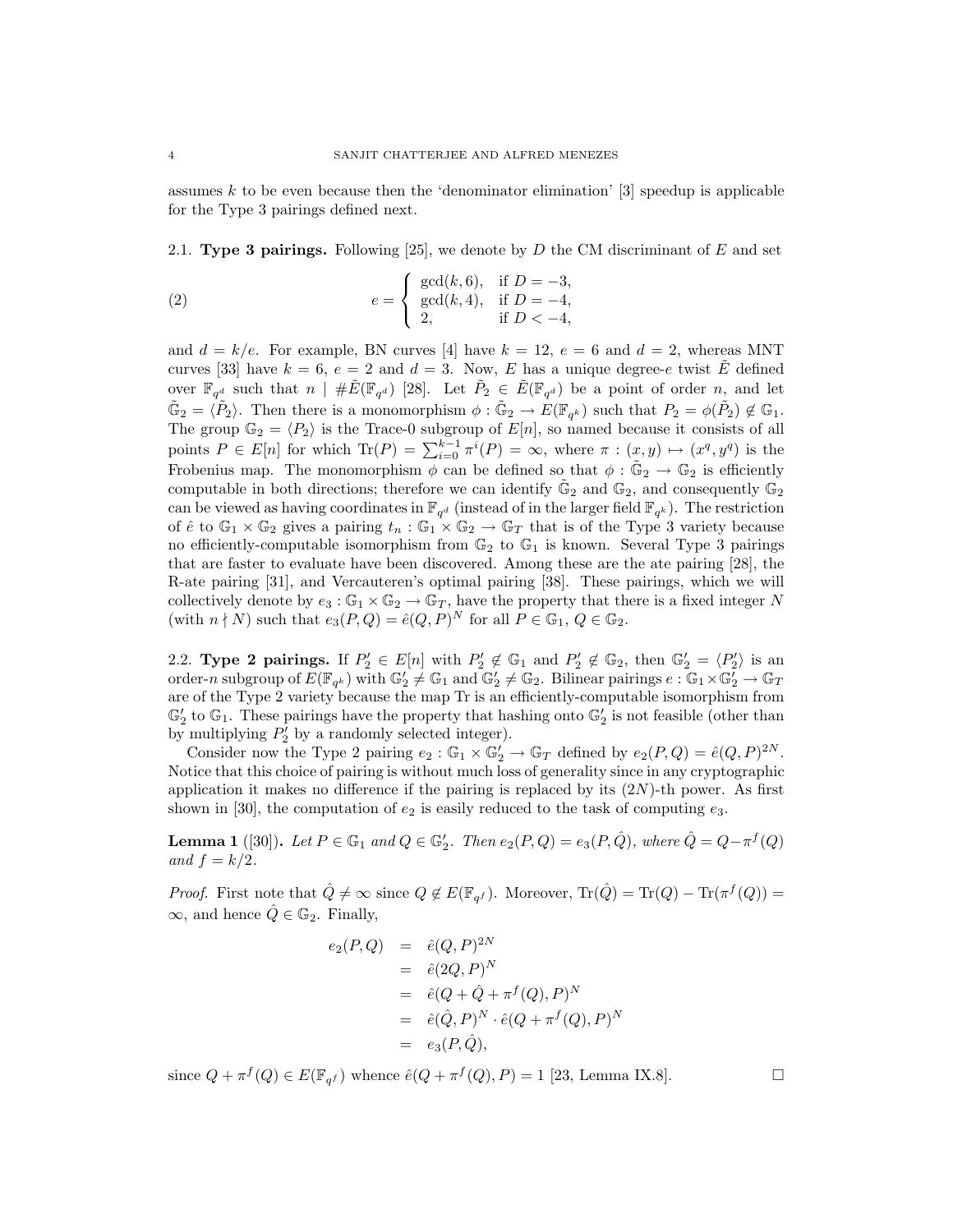2.3. Comparing the performance of Type 2 and Type 3 pairings. Since points in  $\mathbb{G}'_2$  have coordinates in  $\mathbb{F}_{q^k}$  whereas points in  $\mathbb{G}_2$  have coordinates in  $\mathbb{F}_{q^d}$ , it would appear that the ratio of the bitlengths of points in  $\mathbb{G}'_2$  and  $\mathbb{G}_2$  is  $k/d$ . Similarly, the ratio of the costs of addition in  $\mathbb{G}'_2$  and  $\mathbb{G}_2$  can be expected to be  $k^2/d^2$  bit operations (using naive methods for extension field arithmetic). These ratios are given in Table 3 of [25]; see also Table 5 of [19]. However, as observed in [16], points in  $\mathbb{G}'_2$  have a shorter representation which we describe next. We emphasize that this representation can be used for  $all$  order-n subgroups  $\mathbb{G}'_2$  of  $E[n]$  different from  $\mathbb{G}_1$  and  $\mathbb{G}_2$ .

Let  $P'_2$  be an arbitrary point from  $E[n] \setminus (\mathbb{G}_1 \cup \mathbb{G}_2)$ , and set  $\mathbb{G}'_2 = \langle P'_2 \rangle$ . Define  $P_1 =$  $\frac{1}{k}\text{Tr}(P_2')$  so that the map

(3) 
$$
\psi : \mathbb{G}'_2 \to \mathbb{G}_1, \quad Q \mapsto \frac{1}{k} \text{Tr}(Q)
$$

is an efficiently-computable isomorphism with  $\psi(P'_2) = P_1$ . Finally, set  $P_2 = c^{-1}(P'_2 - P_1)$ for an arbitrary integer  $c \in \mathbb{Z}_n^*$ . Then  $P_2 \in \mathbb{G}_2$  and the map

(4) 
$$
\rho : \mathbb{G}'_2 \to \mathbb{G}_2, \qquad Q \mapsto Q - \psi(Q)
$$

is an efficiently-computable isomorphism with  $\rho(P_2') = cP_2$ .

Now, given a point  $Q \in \mathbb{G}'_2$ , one can efficiently determine the unique points  $Q_1 \in \mathbb{G}_1$ and  $Q_2 \in \mathbb{G}_2$  such that  $Q = Q_1 + Q_2$ ; namely,  $Q_1 = \psi(Q)$  and  $Q_2 = \rho(Q) = Q - Q_1$ . Writing  $D(Q) = (\psi(Q), \rho(Q))$ , and letting  $\mathbb{H}'_2 \subseteq \mathbb{G}_1 \times \mathbb{G}_2$  denote the range of D, we have an efficiently-computable isomorphism  $D: \mathbb{G}_2' \to \mathbb{H}_2'$  whose inverse is also efficiently computable. Hence, without loss of generality, points  $Q \in \mathbb{G}'_2$  can be represented by a pair of points  $(Q_1, Q_2)$  with  $Q_1 \in \mathbb{G}_1$  and  $Q_2 \in \mathbb{G}_2$ . Note that arithmetic in  $\mathbb{G}_2'$  with this representation is component-wise. Thus the ratio of the bitlengths of points in  $\mathbb{G}_2'$  and  $\mathbb{G}_2$ is in fact  $(d+1)/d$ , whereas the ratio of the costs of addition in  $\mathbb{G}'_2$  and  $\mathbb{G}_2$  is  $(d^2+1)/d^2$ .

Table 2 of [16] lists the costs of performing basic operations in  $\mathbb{G}_1$ ,  $\mathbb{G}_2$  and  $\mathbb{G}'_2$  for a particular BN curve. The table confirms the expectation that basic operations in  $\mathbb{G}_2'$  are only marginally more expensive than the operations in  $\mathbb{G}_2$ . One exception is that testing membership in  $\mathbb{G}'_2$  is several times more expensive than membership testing in  $\mathbb{G}_2$  since the former requires two pairing operations.

In summary, we have shown that whereas the basic operations in the Type 2 group  $\mathbb{G}'_2$ are indeed more expensive than in the Type 3 group  $\mathbb{G}_2$ , the differences are not as high as previously reported. The same is true for the bitlengths of points in  $\mathbb{G}'_2$  versus  $\mathbb{G}_2$ . The remainder of the paper will compare the security and efficiency of protocols that use the pairings  $e_2$  or  $e_3$ . For consistency with the literature on pairing-based protocols, we will use multiplicative notation for elements of  $\mathbb{G}_1$ ,  $\mathbb{G}_2$  and  $\mathbb{G}'_2$ . In particular, the generators of these groups will be denoted by  $g_1$ ,  $g_2$  and  $g'_2$ , and the identity element will be denoted by 1.

## 3. Hardness Assumptions in the Asymmetric Setting

Security of a pairing-based protocol is based on some hard problem in the respective pairing groups. The standard practice is to argue the security of the protocol in terms of a reduction from the hard problem to breaking the protocol in an appropriate security model. Suppose that we have a protocol, Protocol-2, described in the Type 2 setting whose security is based on some hard problem  $P-2$  in that setting. Also suppose that we have some means of obtaining a version of Protocol-2, say Protocol-3, in the Type 3 setting which achieves the same functionality as Protocol-2. Simultaneously, we would like the assurance that Protocol-3 is at least as secure as Protocol-2. One way to achieve this is to define a version of problem  $P-2$ , say  $P-3$  in the Type 3 setting, and then argue the security of Protocol-3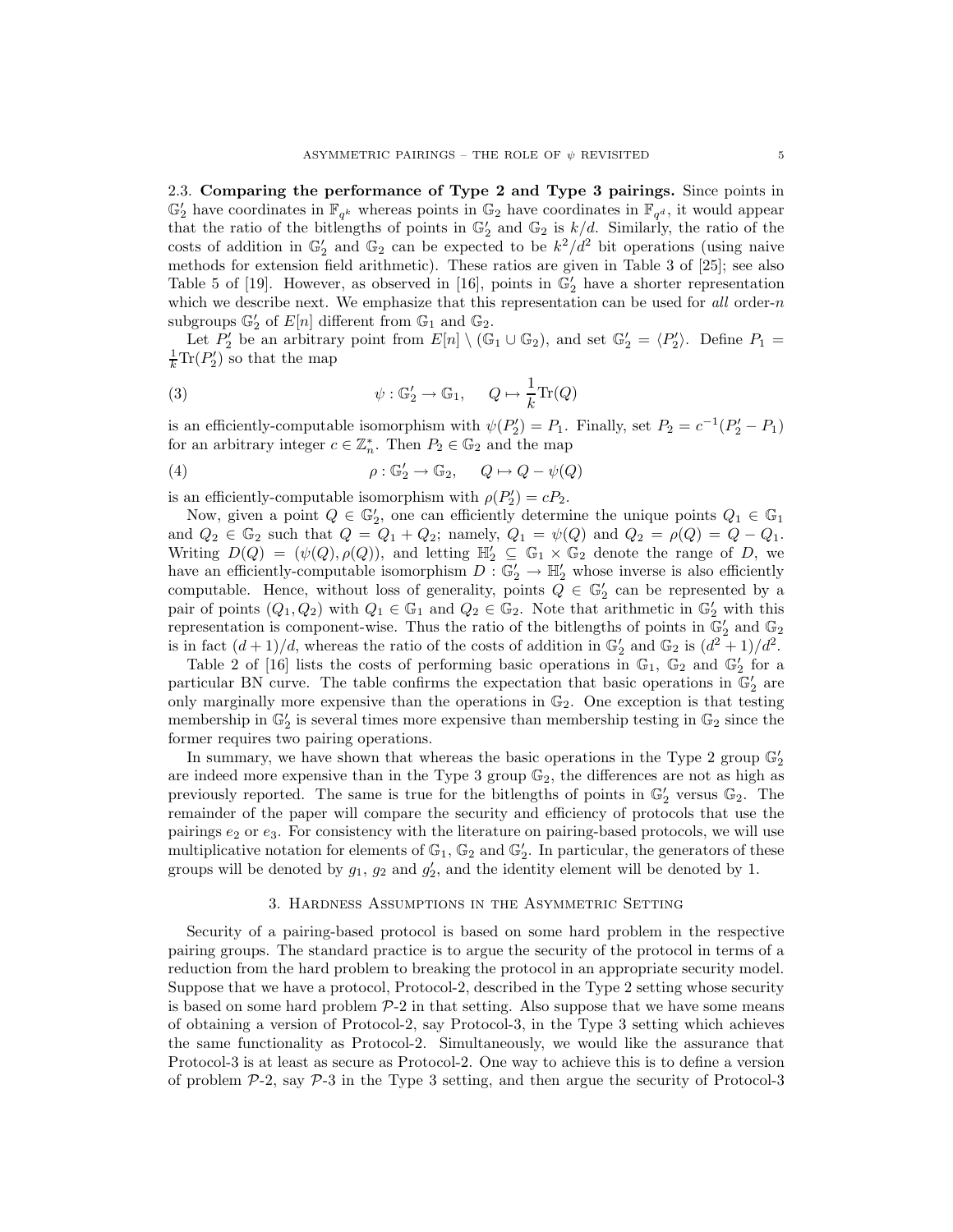based on  $\mathcal{P}$ -3. Now, if  $\mathcal{P}$ -3 can be shown to be at least as hard as  $\mathcal{P}$ -2, then the assurance provided by the reduction for Protocol-3 is at least as high as the assurance provided by the reduction for Protocol-2. If  $\mathcal{P}-2$  and  $\mathcal{P}-3$  are computationally equivalent, then the assurances provided by the reductions are the same. Hence the security of Protocol-2 and Protocol-3 can be compared if one can find a way to define  $P-3$  so that it is at least as hard as  $P-2$ .

For example, as shown in [16], security of BLS in the Type 2 setting is based on the co-DHP problem (compute  $h^z$  given  $h \in \mathbb{G}_1$  and  $g'_2 \in \mathbb{G}_2'$ ), whereas security of BLS in the Type 3 setting is based on the co-DHP<sup>\*</sup> problem (compute  $h^z$  given  $h, g_1^z \in \mathbb{G}_1$  and  $g_2^z \in \mathbb{G}_2$ ). Furthermore, these two problems are equivalent if the generators  $g_1, g_2, g'_2$  are appropriately chosen. We next show equivalence of the Type 2 and Type 3 variants of the bilinear Diffie-Hellman (BDH) problem.

3.1. The bilinear Diffie-Hellman assumption. BDH was originally defined in the symmetric setting [8] and later extended to the asymmetric setting [26, 13]. It is possible to define several versions of the problem in the asymmetric setting – see e.g., [37, 12] and Remark 2. We consider the following version of the problem in Type 2 used by Galindo in [26] and which is the same as the problem discussed in [13] when specialized to Type 2.

**Definition 1** (Bilinear Diffie-Hellman Problem in Type 2 (BDH-2)). Given  $g_1^{\alpha} \in \mathbb{G}_1$  and  $g'_2^{\beta}, g'_2^{\gamma} \in \mathbb{G}_2'$  for  $\alpha, \beta, \gamma \in_R \mathbb{Z}_n$ , the BDH-2 problem is to compute the Type 2 pairing value  $e_2(g_1, g'_2)^{\alpha\beta\gamma}$ . The BDH-2 assumption asserts that BDH-2 is hard. The decisional version DBDH-2 of the problem is to decide, given  $(g_1^{\alpha}, g_2'^{\beta}, g_2'^{\gamma}, Z) \in \mathbb{G}_1 \times \mathbb{G}_2' \times \mathbb{G}_2' \times \mathbb{G}_T$ , whether or not  $Z = e_2(g_1, g'_2)^{\alpha \beta \gamma}$ . The DBDH-2 assumption is that DBDH-2 is hard.

We define a version of the BDH-2 problem in Type 3 as follows.

**Definition 2** (Bilinear Diffie-Hellman Problem in Type 3 (BDH-3)). Given  $g_1^{\alpha}, g_1^{\beta}, g_1^{\gamma} \in \mathbb{G}_1$ and  $g_2^{\beta}, g_2^{\gamma} \in \mathbb{G}_2$  for  $\alpha, \beta, \gamma \in_R \mathbb{Z}_n$ , the BDH-3 problem is to compute the Type 3 pairing value  $e_3(g_1, g_2)^{\alpha\beta\gamma}$ . The decisional version DBDH-3 is defined analogously to DBDH-2. The BDH-3 (resp. DBDH-3) assumption asserts that BDH-3 (resp. DBDH-3) problem is hard.

At first glance it may appear that BDH-3 is a stronger assumption than BDH-2 as two extra elements, namely  $g_1^{\beta}, g_1^{\gamma} \in \mathbb{G}_1$ , are provided as input to BDH-3. However, note that one can easily compute these values in BDH-2 by virtue of  $\psi$ . Hence we consider these two problems as natural counterparts and in fact they are equivalent as we show in Lemma 3. Essentially the same argument also applies for the decisional versions DBDH-2 and DBDH-3.

**Lemma 2.** Let  $g_1$ ,  $g'_2$ ,  $g_2$  be generators of  $\mathbb{G}_1$ ,  $\mathbb{G}'_2$ ,  $\mathbb{G}_2$  with  $g_1 = \psi(g'_2)$  and  $g_2 = (\rho(g'_2))^{1/c}$ for some  $c \in \mathbb{Z}_n^*$ . Then  $e_2(g_1, g'_2) = e_3(g_1, g_2)^{2c}$ .

*Proof.* First note that  $g'_2 = g_1 g_2^c$ . Hence, by Lemma 1, we have

$$
e_2(g_1, g_2') = e_3\left(g_1, \frac{g_2'}{\pi^f(g_2')}\right) = e_3\left(g_1, \frac{g_1g_2^c}{g_1(\pi^f(g_2))^c}\right)
$$

.

The result then follows if we can establish that  $\pi^f(g_2) = g_2^{-1}$ .

Since  $\mathbb{G}_2$  is the q-eigenspace of  $\pi$ , we have  $\pi(g_2) = g_2^q$ . Hence  $\pi^k(g_2) = g_2^{q^k} = g_2$  and so

(5) 
$$
g_2^{(q^f-1)(q^f+1)} = 1.
$$

Since  $n \nmid q^f - 1$ , (5) implies that  $g_2^{q^f + 1} = 1$ , so  $\pi^f(g_2) = g_2^{-1}$ . В последните последните и производите в село в село в село в село в село в село в село в село в село в село <br>В село в село в село в село в село в село в село в село в село в село в село в село в село в село в село в сел

**Lemma 3.** Let  $g_1$ ,  $g'_2$ ,  $g_2$  be generators of  $\mathbb{G}_1$ ,  $\mathbb{G}'_2$ ,  $\mathbb{G}_2$  with  $g_1 = \psi(g'_2)$  and  $g_2 = (\rho(g'_2))^{1/c}$ for some  $c \in \mathbb{Z}_n^*$ . Then BDH-2 and BDH-3 are equivalent.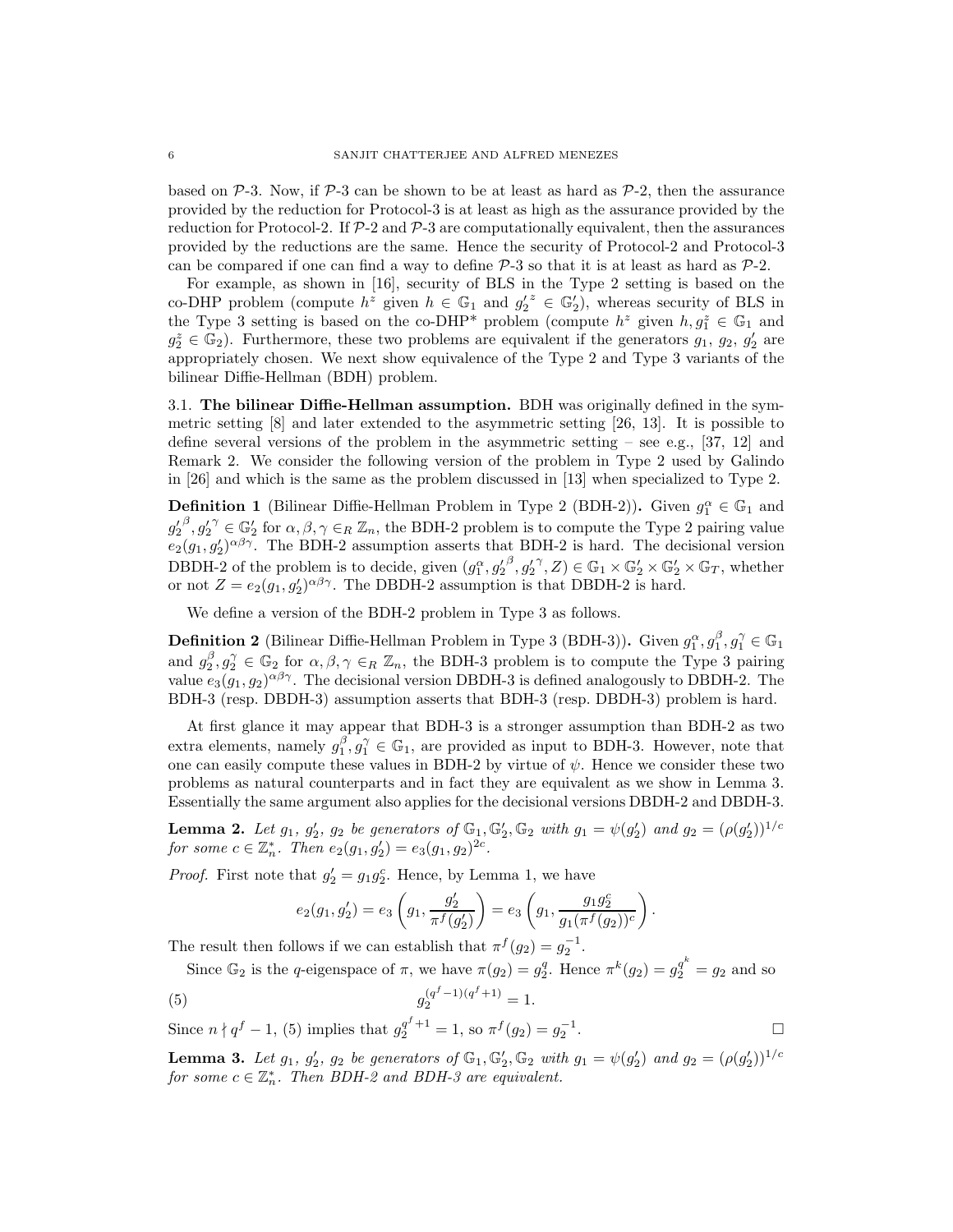*Proof.* Given a BDH-2 problem instance  $(g_1^{\alpha}, g_2'^{\beta}, g_2'^{\gamma})$ , we apply  $\rho : \mathbb{G}_2' \to \mathbb{G}_2$  to obtain  $g_2^{\beta} = (\rho(g_2'^{\beta}))^{1/c}$  and  $g_2^{\gamma} = (\rho(g_2'^{\gamma}))^{1/c}$  and apply  $\psi : \mathbb{G}_2' \to \mathbb{G}_1$  to obtain  $g_1^{\beta} = \psi(g_2'^{\beta})$ and  $g_1^{\gamma} = \psi(g_2'^{\gamma})$ . The resulting BDH-3 problem instance  $(g_1^{\alpha}, g_1^{\beta}, g_1^{\gamma}, g_2^{\beta}, g_2^{\gamma})$  is given to the BDH-3 solver which returns  $e_3(g_1, g_2)^{\alpha\beta\gamma}$  from which the solution  $e_2(g_1, g'_2)^{\alpha\beta\gamma}$  of the original BDH-2 problem is obtained by Lemma 2. This establishes that  $BDH-2 \leq BDH-3$ .

Conversely, given a BDH-3 problem instance  $(g_1^{\alpha}, g_1^{\beta}, g_1^{\gamma}, g_2^{\beta}, g_2^{\gamma})$ , we compute  $g_2'^{\beta}$  $g_1^{\beta}(g_2^{\beta})^c$  and  $g_2^{\prime\gamma}=g_1^{\gamma}(g_2^{\gamma})^c$ . The resulting BDH-2 problem instance  $(g_1^{\alpha},g_2^{\prime\beta},g_2^{\prime\gamma})$  is given to the BDH-2 solver which returns  $e_2(g_1, g'_2)^{\alpha\beta\gamma}$ . Thereafter, the solution  $e_3(g_1, g_2)^{\alpha\beta\gamma}$  of the original BDH-3 problem is obtained showing that BDH-3  $\leq$  BDH-2.

**Remark 1.** (knowledge of c) The formal equivalence between (D)BDH-2 and (D)BDH-3 is established under the condition that the parameter  $c$  is known. No such equivalence is known if c is unknown, nor is there any indication that one problem is weaker than the other. Note that BDH-2 can be solved either by solving the Diffie-Hellman problem (DHP) in  $\mathbb{G}_1$  or  $\mathbb{G}_2'$  or by solving co-DHP. Similarly, BDH-3 can be solved either by solving DHP in  $\mathbb{G}_1$  or  $\mathbb{G}_2$  or by solving co-DHP<sup>\*</sup>. Currently there is no evidence to suggest that DHP is any easier in  $\mathbb{G}_2$  than in  $\mathbb{G}'_2$ , or, for that matter, co-DHP<sup>\*</sup> is any easier than co-DHP (see  $\S 2.3$  of [16] for a discussion on the relationship between co-DHP and co-DHP\*).

**Remark 2.** (Variants of BDH) As already noted, it is possible to formulate different versions of BDH in the asymmetric setting. Some of these variants have been used to argue the security of some existing protocols. For example, Smart and Vercauteren [37] discuss several such variants (including the relativized versions) and their relationships and show that the security of different versions of BF-IBE relies on different versions of the BDH problem. Boyen provides a general statement of the problem (called BDH') in [12] for all known pairing types, the earliest mention of which can be traced to  $[13]$ <sup>2</sup> In Type 2 the problem is to compute  $e_2(g_1, g'_2)^{\alpha\beta\gamma}$  given  $g_1^{\alpha}, g_1^{\beta} \in \mathbb{G}_1$  and  $g'_2^{\beta}, g'_2^{\gamma} \in \mathbb{G}_2'$ ; we call this problem BDH-2b. Clearly BDH-2b and BDH-2 are equivalent. The analogous problem in Type 3, which we call BDH-3b, is obtained by replacing elements of  $\mathbb{G}'_2$  by elements of  $\mathbb{G}_2$ and the task is to compute  $e_3(g_1, g_2)^{\alpha\beta\gamma}$ . However, it is not known whether BDH-3b is equivalent to BDH-3 (or for that matter to BDH-2 or BDH-2b). Still another variant in Type 3, which we call BDH-3c, is to compute  $e_3(g_1, g_2)^{\alpha\beta\gamma}$  given  $g_1^{\alpha} \in \mathbb{G}_1$  and  $g_2^{\beta}, g_2^{\gamma} \in \mathbb{G}_2$ . BDH-3c is attributed to Galbraith in [12]. It is easy to see that BDH-3  $\leq$  BDH-3b  $\leq$ BDH-3c, but currently we do not know anything in the reverse direction.

3.2. Other assumptions. A large array of complexity assumptions have been proposed so far in pairing groups; see [12] for a listing of such assumptions. Most of these assumptions come in two flavors – computational and decisional as in the case of BDH. Many of these assumptions were initially introduced in the symmetric setting to be generalized later in the asymmetric setting. As we have noted, some authors [37, 19, 18] also used the notion of relativized assumption in the Type 3 setting – assuming that the problem remains hard even when the adversary is given oracle access to  $\psi$ .

Their apparent diversity notwithstanding, the complexity assumptions in pairing groups can be broadly classified into two categories.

(i) Assumptions where the problem does not explicitly involve any element from  $\mathbb{G}_T$  – examples are co-DHP, Linear, Strong DH, Hidden SDH, and Poly-SDH.

 $2$ The statement allows uniform description of the problem across different settings. However, that does not imply that the problem remains equivalent in different settings. In other words, though the "statement complexity" remains the same the computational complexity might be quite different!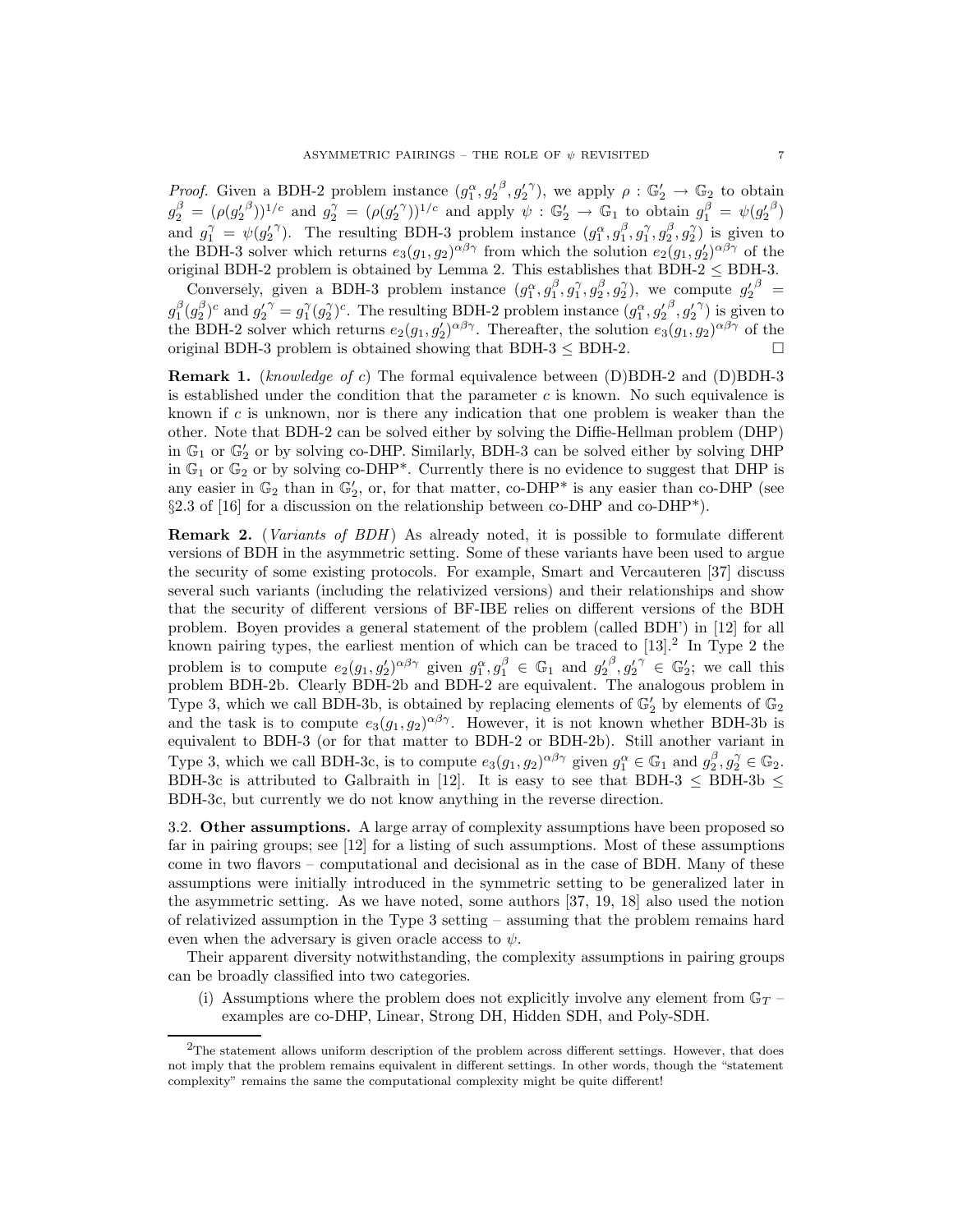(ii) Assumptions where the problem involves a pairing computation and hence element of  $\mathbb{G}_T$  – examples are BDH, Bilinear DH Inversion, and Bilinear DH Exponent.

Given a hardness assumption in the Type 2 setting, our primary concern here is to formulate its natural counterpart in Type 3. Note that if one is given some element  $g_2^{\prime z} \in \mathbb{G}_2$ , then one can easily obtain  $g_1^z = \psi({g'_2}^z)$  without knowing z. So if the input to problem  $\mathcal{P}_2$ includes  $g_2'^z$  then that implies that  $g_1^z \in \mathbb{G}_1$  is also part of the input. However, that is not the case for Type 3 as  $\psi$  is not known in that setting. Hence, as in the case of BDH and co-DHP, we insist that both  $g_1^z$  and  $g_2^z$  be included in the input to P-3 in order to make it the natural counterpart of  $P-2$  in the Type 3 setting. For an assumption in Category (i) above, we can then use the argument of Lemma 2 of [16] (which establishes the equivalence of co-DHP and co-DHP<sup>\*</sup>) to show that  $P-3$  is equivalent to  $P-2$ , while the argument put forth in Lemma 3 above for the case of BDH can be readily adapted to show equivalence between  $P-2$  and  $P-3$  for an assumption in Category (ii).

**Remark 3.** (weakening assumptions) For some cryptographic protocols in Type 3, it might be possible to drop one or more elements of  $\mathbb{G}_1$  from the statement of P-3 without affecting the reduction. For example, BF-IBE-3 can be proven secure under BDH-3b (see §4.1.1). However, we do not know any protocol that can be proven secure under the seemingly weaker assumption BDH-3c. Note that the input to BDH-3c includes only  $g_1^{\alpha} \in \mathbb{G}_1$  along with  $g_2^{\beta}, g_2^{\gamma} \in \mathbb{G}_2$ , whereas all known security reductions based on BDH in the asymmetric setting require at least one of  $g_1^{\beta}$  or  $g_1^{\gamma}$  as part of the problem input. The situation is similar for the "weaker statement" of the Linear assumption in Type 3 as stated in [12] (also attributed to Galbraith). In fact an interesting open question is to what extent one can prune  $\mathcal{P}-3$  and still use it in the security reduction of a natural cryptographic problem.

### 4. Protocols in the Asymmetric Setting

We revisit some existing pairing-based protocols in the asymmetric setting. Some of these protocols employ the isomorphism  $\psi$  in the protocol itself and some others only in the security reduction. The purpose of this investigation is twofold – to determine the exact role played by  $\psi$  in the functionality and security of these protocols and then to investigate whether it is possible to avoid the use of  $\psi$  altogether.

4.1. Protocols where  $\psi$  is used in the security argument only. Several authors have used  $\psi$  to argue the security of pairing-based protocols in the asymmetric settings – these protocols include signature [10, 5, 7], encryption [8, 18], and key agreement [19] schemes.

The case of the BLS signature scheme has already been discussed in detail in [16]. Several other signature schemes also use  $\psi$  in the security reduction including Boneh-Boyen short signature scheme [5], the Boneh-Boyen-Shacham short group signature scheme [7], and the Delerabl´e-Pointcheval anonymous short group signature [15]. In a later version [6] Boneh and Boyen modified the security argument of their short signature scheme in [5] to remove the necessity of  $\psi$ ; the same argument can also be used for the Boneh-Boyen-Shacham short group signature scheme.

We would like to argue in general that it is possible to avoid  $\psi$  in the security argument. As illustrative examples we consider the case of BF-IBE and an identity-based key agreement protocol. Our arguments are quite general and are applicable to other protocols.

4.1.1. Boneh-Franklin IBE. For simplicity we focus on the basic version of the BF-IBE protocol (called BasicIdent in [8]). This protocol was originally described in the symmetric setting but can also be implemented in the asymmetric setting [26, 37]. In contrast to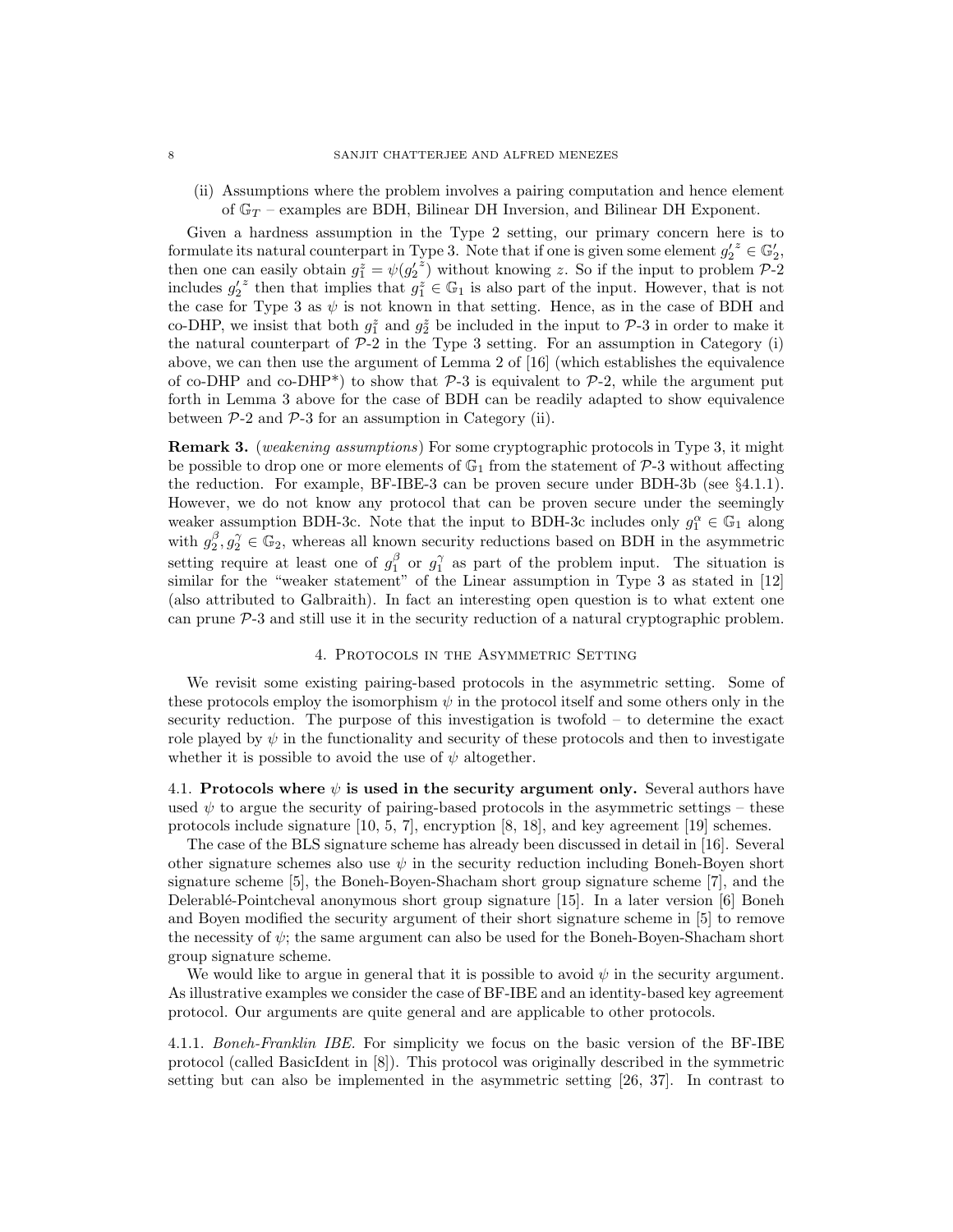previous findings, our study indicates that Type 3 is indeed a better choice than Type 2 for BF-IBE taking into account functionality, security and efficiency.

BF-IBE-2. The master secret of the key generation center (KGC) is  $x \in_R \mathbb{Z}_n$  and the corresponding public key is  $g_{\text{pub}} = g_2'^x \in \mathbb{G}_2'$ . Given a user identity  $\mathsf{id} \in \{0,1\}^*$ , the public key of the user is  $h_{\text{id}} = H_1(\text{id}) \in \mathbb{G}_1$ , where  $H_1: \{0,1\}^* \to \mathbb{G}_1$  is a publicly computable hash function. The corresponding private key is  $d_{\mathsf{id}} = h_{\mathsf{id}}^x$ . To encrypt a message  $M \in \{0,1\}^n$  a sender chooses  $r \in_R \mathbb{Z}_n$  and sends  $\langle g_2^{r^r}, M \oplus H_2(e_2(h_{\mathsf{id}}, g_{\mathsf{pub}})^r) \rangle$  where  $H_2 : \mathbb{G}_T \to \{0,1\}^n$ is another publicly computable hash function. The receiver computes  $H_2(e_2(d_{id}, g'_2)^r)$  and then xors it with the second component of the ciphertext to obtain  $M$ . The decryption process succeeds since  $e_2(d_{\text{id}}, g'_2)^r = e_2(h_{\text{id}}^x, g'_2)^r = e_2(h_{\text{id}}, g_{\text{pub}})^r$ . The security of BF-IBE-2 is argued by a reduction from BDH-2 to the breaking of BF-IBE-2.

BF-IBE-3. The above scheme can be directly implemented in Type 3 – the KGC's public key is  $g_{\text{pub}} = g_2^x \in \mathbb{G}_2$  and the ephemeral key in the ciphertext will be  $g_2^r \in \mathbb{G}_2$ . The security of BF-IBE-3 is argued by a reduction from BDH-3b to the breaking of BF-IBE-3.

A variant of BF-IBE in Type 3 can be obtained by hashing the identities into  $\mathbb{G}_2$ . We call this variant BF-IBE-3b which gives a smaller ciphertext overhead. Such an optimization is not possible for BF-IBE-2 as we do not know how to hash into  $\mathbb{G}_2'.$ 

BF-IBE-3b. The KGC's master public key is  $g_{\text{pub}} = g_1^x \in \mathbb{G}_1$  while  $H_1: \{0,1\}^* \to \mathbb{G}_2$  and so both  $h_{\mathsf{id}} = H_1(\mathsf{id})$  and  $d_{\mathsf{id}}$  are in  $\mathbb{G}_2$ . To encrypt  $M \in \{0,1\}^n$  a sender chooses  $r_R \in \mathbb{Z}_n$ and sends  $\langle g_1^r, M \oplus H_2(e(g_{\text{pub}}, h_{\text{id}})^r) \rangle$ . The receiver computes  $H_2(e(g_1^r, d_{\text{id}}))$  and xors it with the second component of the ciphertext to obtain  $M$ . The security of BF-IBE-3b is argued by a reduction from BDH-3b.

The ciphertext overhead in BF-IBE-3b is one element of  $\mathbb{G}_1$  (namely  $g_1^r$ ), while that in BF-IBE-2 is one element of  $\mathbb{G}'_2$ . Furthermore, exponentiation in  $\mathbb{G}_1$  is faster than exponentiation in  $\mathbb{G}'_2$ , and hence BF-IBE-3b is a better choice as far as performance is concerned.

Smart and Vercauteren [37] observed that the security of BF-IBE-3 can be reduced to either BDH-3c with oracle access to  $\psi$  or to BDH-3b without such oracle access. In the first case one does not know how to simulate the oracle and in the second case they consider the problem (which they call  $coBDH_{1,2}$ ) to be "somewhat unnatural". Based on these observations they conclude that one should use a pairing with an efficiently-computable isomorphism, i.e., Type 2 for BF-IBE. However, as we have already noted, BDH-3b is at least as hard as BDH-2 and so Type 3 is overall a better choice for BF-IBE.

4.1.2. SCK-1 identity-based key agreement. In [19], Chen, Cheng and Smart examine the security and efficiency of several identity-based key agreement protocols in the context of different types of pairings. They show that the protocol originally proposed by Smart [36] and later modified by Chen and Kudla [20] (called SCK-1 and SCK-2 in [19]) and an enhanced version due to McCullagh and Barreto [32, 21] (called e-MB-2 in [19]) can be proven secure in the asymmetric setting. Both reductions employ the map  $\psi$  and hence in Type 3 depend on a relativized assumption, i.e., oracle access to  $\psi$ . It should be noted that the protocols themselves do not require  $\psi$ .

The security reductions are quite involved (and run into several pages). However, it is possible to avoid the map  $\psi$  in the security argument by including some extra elements of  $\mathbb{G}_1$ in the problem instance of the respective complexity assumption for Type 3 in the manner described in §3. Here we provide a high-level description of how this can be achieved for the security argument of SCK-1. A similar approach is applicable for SCK-2 and e-MB-2.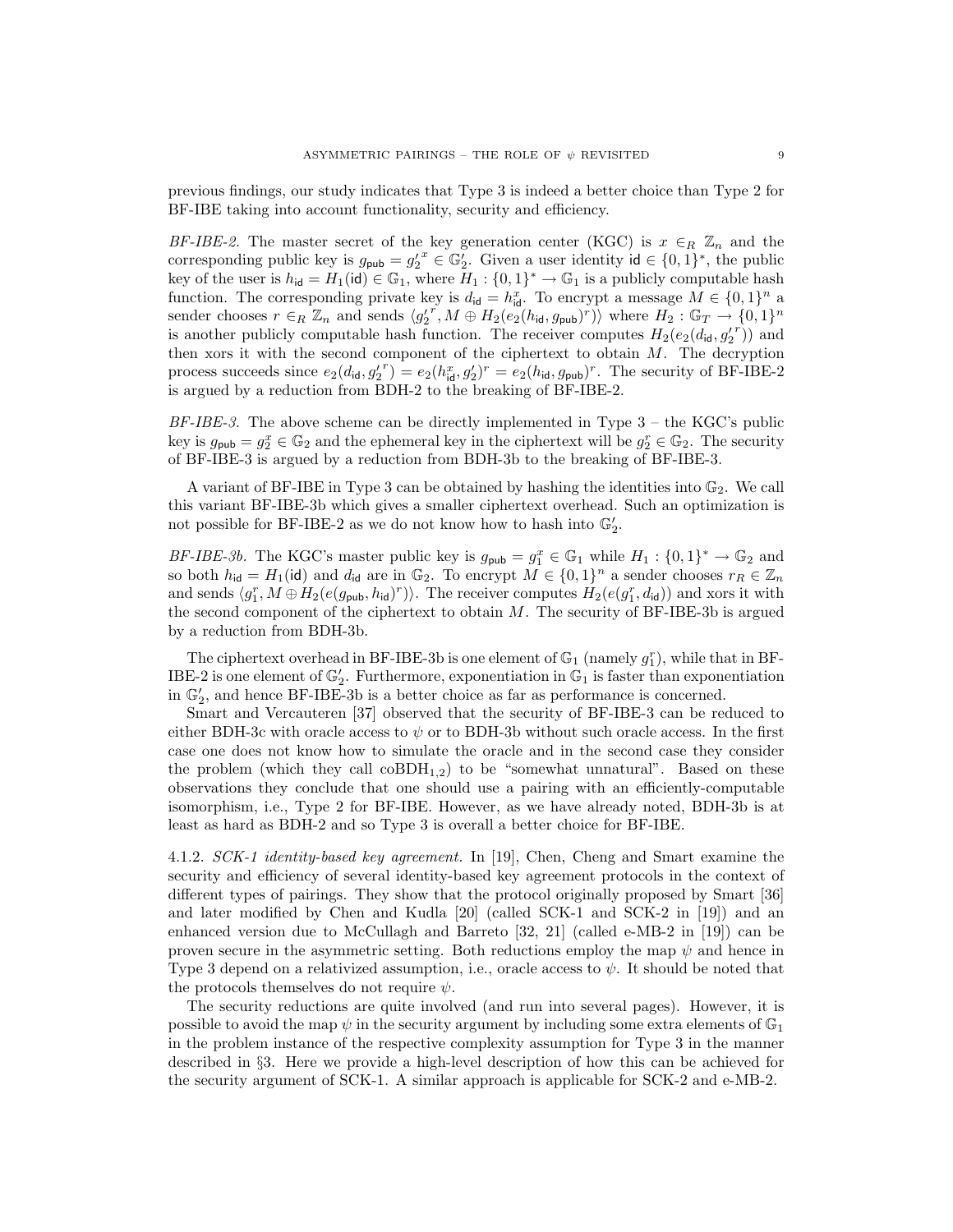*Protocol SCK-1 in Type 3.* The KGC's master secret key is  $s \in_R \mathbb{Z}_n$  and the corresponding master public key is  $R = g_2^s$ . Given an identity string  $\mathsf{ID} \in \{0,1\}^*$ , the KGC obtains the public key as  $h_{\text{ID}} = H_1(\text{ID})$ , where  $H_1: \{0,1\}^* \to \mathbb{G}_1$  is a publicly computable hash function. The corresponding private key is  $d_{\text{ID}} = h_{\text{ID}}^s \in \mathbb{G}_1$ . Two parties, A and B with key pairs  $(h_A, d_A)$  and  $(h_B, d_B)$  respectively, run the protocol as follows:

$$
A \to B : E_A = g_2^x, \text{ where } x \in_R \mathbb{Z}_n
$$
  

$$
B \to A : E_B = g_2^y, \text{ where } y \in_R \mathbb{Z}_n.
$$

A (resp. B) checks whether  $E_B$  (resp.  $E_A$ ) belongs to  $\mathbb{G}_2$ . If the check is successful A computes  $K = e_3(h_B^x, R) \cdot e_3(d_A, E_B)$  and  $(E_B)^x = g_2^{xy}$  while B computes  $K = e_3(h_A^y, R)$ .  $e_3(d_B, E_A)$  and  $(E_A)^y = g_2^{xy}$ . The session key is  $SK = H_2(A, B, E_A, E_B, g_2^{xy}, K)$ , where  $H_2$ is another publicly computable hash function.

The authors consider the random oracle model. Session key security of SCK-1 in the Type 3 setting is established assuming the hardness of BDH-3c with oracle access to  $\psi$ , and forward secrecy under the computational Diffie-Hellman (CDH) assumption in  $\mathbb{G}_2$  with oracle access to  $\psi$ . We do not elaborate on the security arguments – interested readers can consult Theorems 1 and 2 in [19]. Instead, we only indicate how  $\psi$  can be avoided.

In Theorem 1, the simulator invokes the oracle  $\psi$  to compute either  $\psi(g_2^{\beta})$  or  $\psi(g_2^{\beta r})$  where  $g_2^{\beta}$  is part of the BDH-3c problem instance and  $r \in_R \mathbb{Z}_n$  is chosen by the simulator. The simulator can easily compute the corresponding values without the oracle if it is provided with  $g_1^{\beta} \in \mathbb{G}_1$  as part of the problem instance, which means the security now depends on BDH-3b. This is perfectly acceptable, because the security of SCK-1 in Type 2 depends upon BDH-2 and we know that BDH-3b is at least as hard as BDH-2.

In Theorem 2, given  $g_2^a$ ,  $g_2^b$  and oracle access to  $\psi$ , the simulator interacts with the adversary to compute  $g_2^{ab}$ . The oracle is used in a pairing computation which is either of the form  $e_3(\psi(X), Y)$  or  $e_3(\psi(Y), X)$  where  $(X, Y)$  are the protocol messages exchanged in a key agreement session. At least one of these messages, say  $X \in \mathbb{G}_2$ , is chosen by the simulator and set to either  $g_2^{ar}$  or  $g_2^{br}$ , where  $r \in_R \mathbb{Z}_n$  is chosen by the simulator. So the simulator can compute  $\psi(X)$  without oracle access to  $\psi$  if she is also provided with  $g_1^a$  and  $g_1^b$  as part of the problem instance. This together with the fact that  $e_3(\psi(Y), X) = e_3(\psi(X), Y)$  now allows the simulation to go through. Note that the alternative formulation of CDH in  $\mathbb{G}_2$ used here (i.e., compute  $g_2^{ab}$  given  $g_1^a, g_2^a, g_1^b, g_2^b$ ) is equivalent to CDH in  $\mathbb{G}_2'$  if the generators are appropriately chosen.

4.2. Protocols employing  $\psi$ . Some protocols employ  $\psi$  in the protocol itself. For example consider the verifiably encrypted signature scheme and ring signature scheme of Boneh, Gentry, Lynn and Shacham (BGLS) [9] and the group signature scheme with verifier-local revocation of Boneh and Shacham [11]. Here we describe the ring signature scheme and its security argument in the original Type 2 setting and then show how one can easily modify both to allow working in the Type 3 setting. A similar argument applies to the verifiably encrypted signature scheme. As observed in [37], the Boneh-Shacham group signature scheme cannot be implemented in either Type 2 or Type 3 (cf. footnote 3).

A ring signature on a message is constructed using the public keys of a set U of users and the private key of a single user  $u \in U$ . The verification process gives the assurance that the signature was produced using one of the private keys of  $U$  but the verifier should not be able to determine which particular  $u \in U$  signed the message. This is the so-called signer-ambiguity property of a ring signature.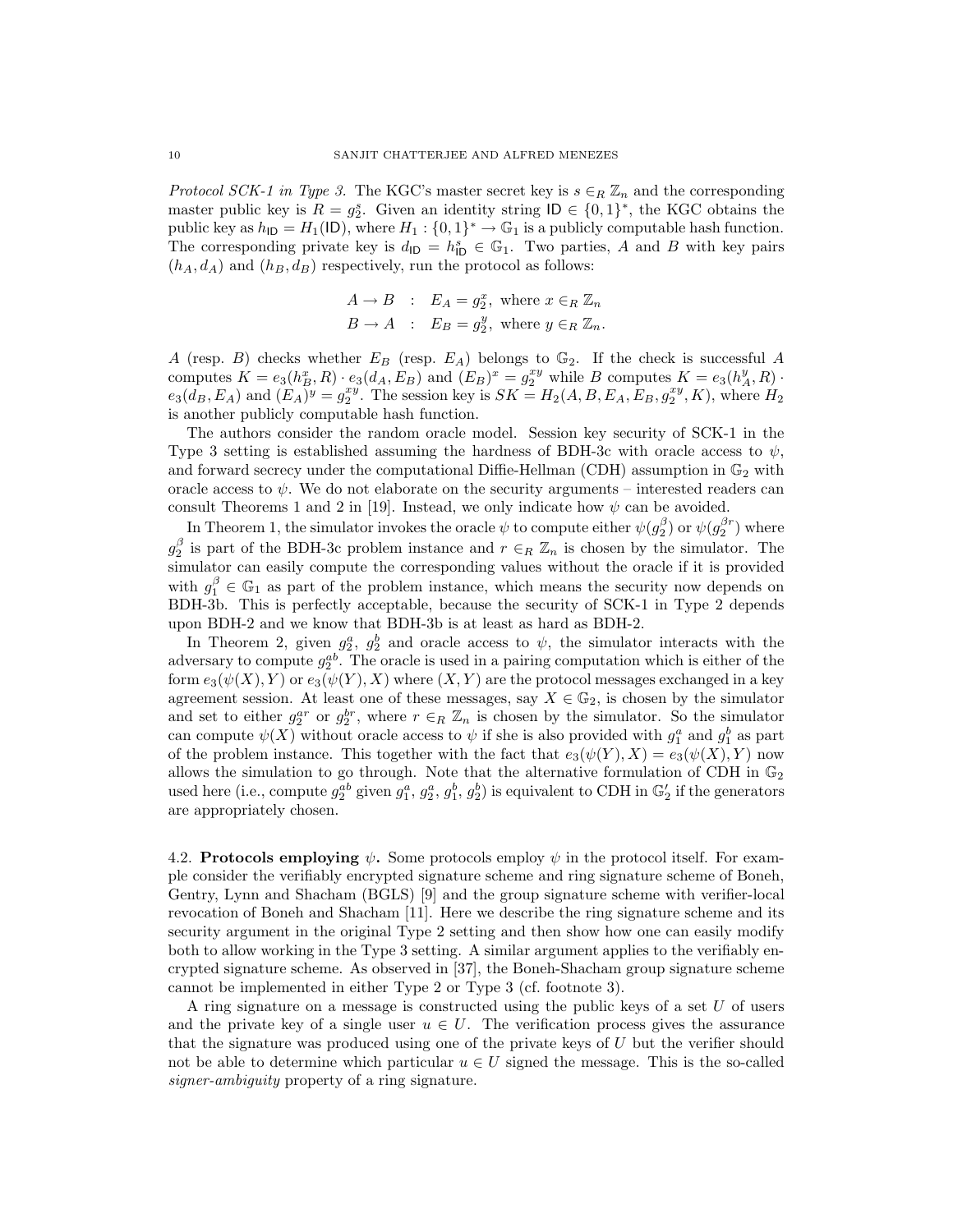BGLS-2 ring signature scheme. Let  $e_2 : \mathbb{G}_1 \times \mathbb{G}'_2 \to \mathbb{G}_T$  be a Type 2 pairing and  $\psi : \mathbb{G}'_2 \to \mathbb{G}_1$ be an efficiently-computable isomorphism with  $\psi(g_2') = g_1$ . The signature scheme employs a hash function  $H: \{0, 1\}^* \to \mathbb{G}_1$ .

An individual signer's private key is an integer  $x \in_R \mathbb{Z}_n$  and her public key is  $X = (g_2')^x$ . Given the public keys  $X_1, \ldots, X_\ell$  of a set U of  $\ell$  users, a message  $M \in \{0,1\}^*$ , and a private key  $x_s$  corresponding to one of the users in U whose public key is  $X_s$ , the signer chooses  $a_i \in_R \mathbb{Z}_n$  for each  $i \neq s$  and computes  $h = H(M)$  and  $\sigma_s = (h/\psi(\prod_{i \neq s} X_i^{a_i}))^{1/x_s}$ . She also computes  $\sigma_i = g_1^{a_i}$  for each  $i \neq s$ . The ring signature on M is  $\sigma = \langle \sigma_1, \ldots, \sigma_\ell \rangle$ . Given  $(M, \sigma)$ , the verifier computes  $h = H(M)$  and accepts if and only if  $e_2(h, g'_2) = \prod_{i=1}^{\ell} e_2(\sigma_i, X_i)$ .

The correctness of the verification algorithm can be easily checked using the bilinear property. We show this for  $\ell = 2$  and  $s = 1$ . For  $h = H(M)$ , we have  $\sigma_1 = (h/\psi(X_2^{a_2}))^{1/x_1} =$  $(h/g_1^{a_2x_2})^{1/x_1}$  and  $\sigma_2 = g_1^{a_2}$ . Thus

$$
e_2(\sigma_1, X_1)e_2(\sigma_2, X_2) = e_2((hg_1^{-a_2x_2})^{1/x_1}, g_2'^{x_1})e_2(g_1^{a_2}, g_2'^{x_2}) = e_2(h, g_2').
$$

There are two aspects of security for a ring signature scheme – signer ambiguity and unforgeability. Using a probabilistic argument it was shown in [9] that the signer's identity is unconditionally protected. Unforgeability is based on the following complexity assumption: given  $g_1^{ab}$  and  $g_2^{\prime b}$  it is hard to compute  $g_1^a$ . We call it the co-divisible computational Diffie-Hellman (co-DCDH) assumption – see [2] for the statement of DCDH in the Diffie-Hellman setting. Here we briefly reproduce the original security argument.

Security argument. For simplicity, we assume  $\ell = 2$ ; the argument can be easily extended to any  $\ell > 2$ . Given  $g_1^{ab}$  and  $g_2^{b}$ , the challenger S sets  $X_1 = g_2^{b}$  and  $X_2 = (g_2^{b})^{x_2}$  for some  $x_2 \in_R \mathbb{Z}_n$ , and gives  $X_1, X_2$  to the adversary A. On receiving a hash query, S flips a coin which shows 0 with some probability p and 1 otherwise;  $S$  selects  $r \in_R \mathbb{Z}_n$  and returns  $(g_1^{ab})^r$ if the outcome of the coin flip is 0, and returns  $\psi(g_2^{\prime b})^r$  in the other case. On receiving a if the outcome of the coin hip is 0, and fetulis  $\psi(g_2)$  in the other case. On receiving a signing query for a message M, S aborts if the outcome of the coin flip on the hash query for M was 0. Otherwise,  $H(M) = \psi(g_2^{\prime b})^r$  where r was chosen by S, and S returns the signature  $\sigma = \langle g_1^{r-a_2x_2}, g_1^{a_2} \rangle$  for some  $a_2 \in_R \mathbb{Z}_n$ . When A outputs a valid forgery on some message  $M$ ,  $S$  first checks that the output of the coin flip for the corresponding hash query on M was 0; otherwise it aborts. Then,  $H(M) = g_1^{abr}$  for some r chosen by S and S returns  $(\sigma_1 \sigma_2^{x_2})^{1/r}$  as the solution to its own challenge. This completes the argument.

The map  $\psi$  is used in the protocol itself when the signer computes  $\psi(X_i^{a_i})$ , and also in the security argument to compute  $\psi(g_2^{\prime b})$  when simulating the random oracle H. Both these uses, however, can be easily avoided as we detail below.

BGLS-3 ring signature scheme. Let  $e : \mathbb{G}_1 \times \mathbb{G}_2 \to \mathbb{G}_T$  be a Type 3 pairing and H :  $\{0, 1\}^* \to \mathbb{G}_1$  a hash function. The private key of an individual signer is  $x \in_R \mathbb{Z}_n$  and her public key is  $(W = g_1^x, X = g_2^x)$ . A certification authority entrusted with certifying the public key should verify that  $W \in \mathbb{G}_1$ ,  $X \in \mathbb{G}_2$ ,  $W \neq 1$ ,  $X \neq 1$ , and  $e(g_1, X) = e(W, g_2)$ . Note that the public key effectively gives  $\psi(X) = W$  though we do not have any means to compute  $\psi$  when supplied with a random element of  $\mathbb{G}_2$ . Except for this modification BGLS-3 is identical to BGLS-2. In the signing algorithm, the signer now uses  $W_i$  in place of  $\psi(X_i)$ . The unforgeability of BGLS-3 can be established under the co-DCDH\* assumption that given  $g_1^{ab}$ ,  $g_2^b$ ,  $g_2^b$  it is hard to compute  $g_1^a$ ; co-DCDH and co-DCDH\* are equivalent under the assumption that the parameter  $c$  (cf. Lemma 2) is known. The security argument for BGLS-2 can be modified in the obvious way by setting  $g_1^b = \psi(g_2^b)$ . Breaking BGLS-3 is thus seen to be equivalent to solving co-DCDH<sup>∗</sup> .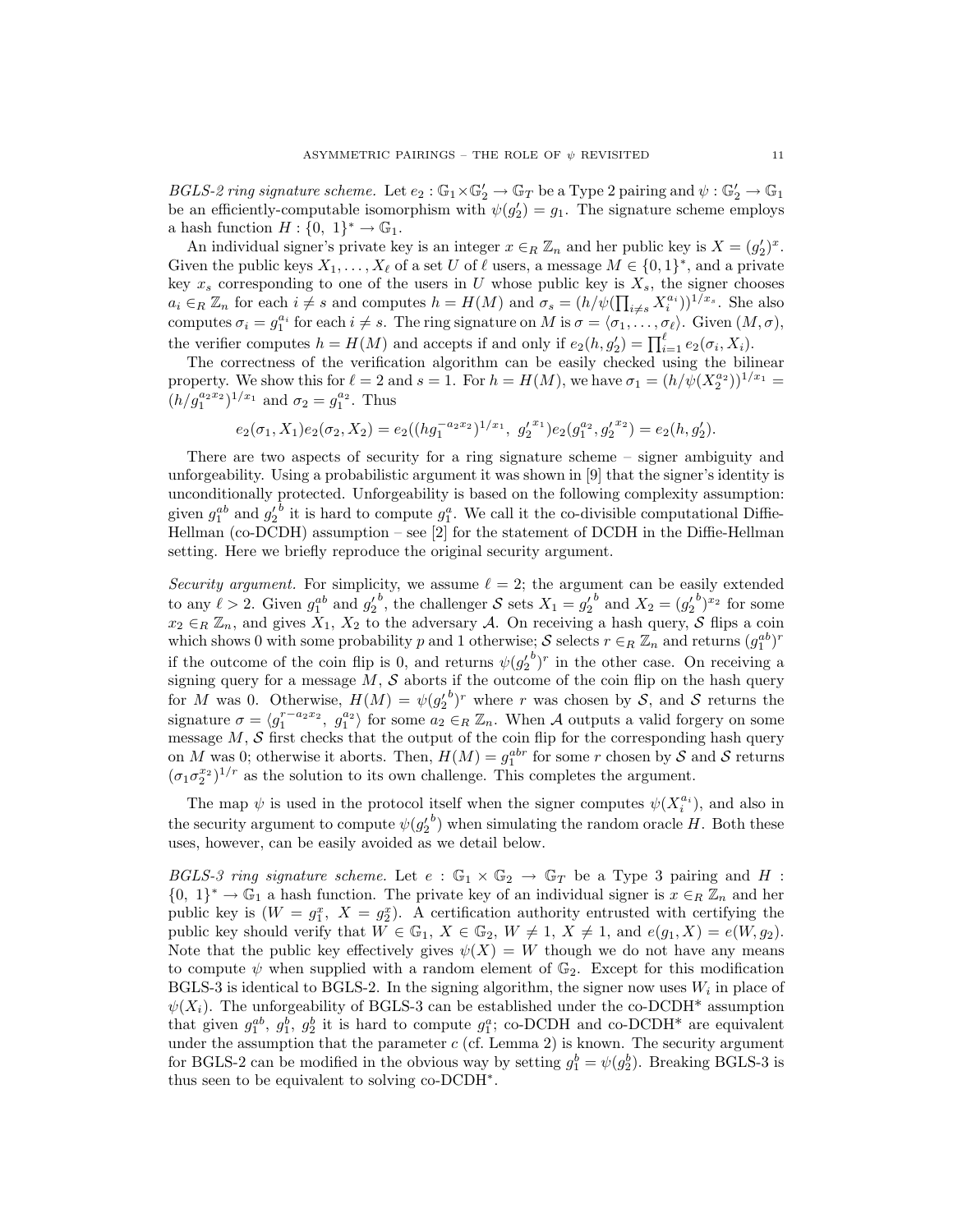Note that in BGLS-3 the signer only needs the  $\mathbb{G}_1$  component of the public keys of the other users in U whereas the verifier only needs the  $\mathbb{G}_2$  component of the public keys of users in U. They can respectively ignore the other component from  $\mathbb{G}_2$  or  $\mathbb{G}_1$ , thus leading to decreased communication bandwidth and computational cost than in BGLS-2.

#### 5. Transforming a Protocol from Type 2 to Type 3

As case studies we have discussed in the last section how some known protocols in the Type 2 setting can be transformed to the Type 3 setting without affecting the functionality or security. We generalize these observations and propose some guidelines on how to transform an arbitrary Type-2 protocol, Protocol-2, to a Type-3 protocol, Protocol-3, where Protocol-3 is at least as secure as Protocol-2 and it is possible to achieve a better performance.

Before delving into the guidelines let's consider a (hypothetical) situation where such a transformation is not possible. Suppose that a protocol in the Type 2 setting involves a hash function  $H: \{0,1\}^* \to \mathbb{G}_2'$  and the following steps – given a public string str  $\in \{0,1\}^*$ , first obtain  $X = H(\text{str}) \in \mathbb{G}_2^7$  and then compute  $\psi(X) \in \mathbb{G}_1$ . This protocol cannot be transformed into Type 3 because given a random  $X \in \mathbb{G}_2$  one does not know how to compute  $\psi(X) \in \mathbb{G}_1$ . However, the protocol cannot be implemented in Type 2 either, because we do not know how to hash into  $\mathbb{G}'_2$  in the first place.<sup>3</sup> Hence in the following we assume that Protocol-2 does not require hashing into  $\mathbb{G}'_2$  and argue that it is always possible to *naturally* transform it into Protocol-3.

Suppose we have a protocol, Protocol-2, and its security reduction with respect to some hard problem  $\mathcal{P}_2$ . Let  $\mathcal{P}_3$  be the natural counterpart of  $\mathcal{P}_2$  in Type 3 as described in §3. Our aim is to obtain the corresponding Protocol-3 with an analogous security reduction with respect to  $P$ -3. Protocol-2 will typically include elements from  $\mathbb{G}_1$ ,  $\mathbb{G}'_2$  and  $\mathbb{G}_T$  and so also the corresponding security reduction. (In the security reduction, the challenger simulates the protocol environment for an attacker based on the given instance of the hard problem.) The elements of  $\mathbb{G}_1$  and  $\mathbb{G}_T$  will not be affected in any way when we convert Protocol-2 and its security reduction to Type 3. So our primary concern will be with the elements of  $\mathbb{G}_2'$ .

Let  $g_1, g'_2, g_2$  be the generators of  $\mathbb{G}_1$ ,  $\mathbb{G}'_2$  and  $\mathbb{G}_2$  respectively, where  $g_1 = \psi(g'_2)$  and  $g_2 = \rho(g_2')$  (for simplicity we assume  $c = 1$ ). Recall from §2.2 that for any elliptic curve with even embedding degree, the task of computing the Type 2 pairing  $e_2 : \mathbb{G}_1 \times \mathbb{G}'_2 \to \mathbb{G}_T$ can be easily reduced to the task of computing the Type 3 pairing  $e_3 : \mathbb{G}_1 \times \mathbb{G}_2 \to \mathbb{G}_T$ . Recall also from §2.3 that every element  $X \in \mathbb{G}'_2$  can be represented by the pair  $(X_1, X_2)$  =  $(\psi(X), \rho(X)) \in \mathbb{G}_1 \times \mathbb{G}_2$ . Given Protocol-2 and its reductionist security argument with respect to P-2, let's first consider the following 'preliminary' transformation. Represent each  $X \in \mathbb{G}'_2$  appearing in Protocol-2 by  $(X_1, X_2) \in \mathbb{G}_1 \times \mathbb{G}_2$ . Also make similar changes in the problem instance of  $P-2$  and the security reduction.

It is easy to see that any protocol in the Type 2 setting as well as its security argument can be rewritten in this way where elements of  $\mathbb{G}'_2$  are represented by elements of  $\mathbb{G}_1 \times \mathbb{G}_2$ . By Lemma 2, computing a Type 2 pairing  $e_2(\cdot, X)$  is equivalent to computing the Type 3 pairing value  $e_3(\cdot, X_2)$ , and hence it is possible to employ  $e_3$  directly instead of  $e_2$  in the protocol. It is now possible to argue the security of this "modified" protocol with respect to  $P-3$ . This new representation allows a better performance than the conventional representation of a protocol in the Type 2 setting without affecting functionality and security.

<sup>3</sup> For example, the Boneh-Shacham group signature scheme with verifier-local revocation [11] requires precisely these two steps and hence cannot be implemented in either Type 2 or Type 3. The scheme can be implemented in Type 1 and Type 4 [17].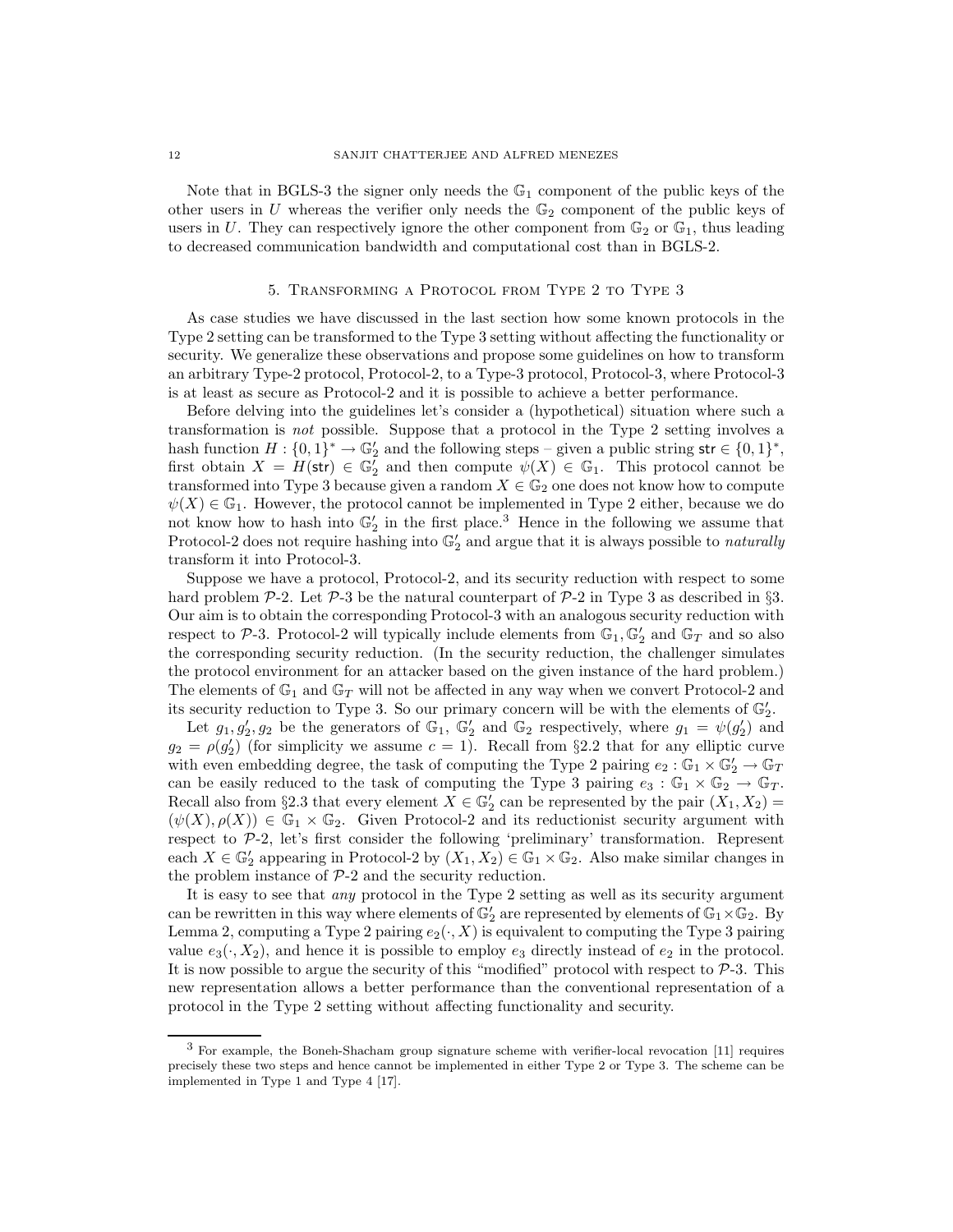However, just because the protocol is now described in terms of elements of  $\mathbb{G}_1$ ,  $\mathbb{G}_2$  and  $\mathbb{G}_T$ does not necessarily mean that we are no longer in the Type 2 setting. What really changed is the representation of elements of  $\mathbb{G}'_2$ , i.e., each  $X \in \mathbb{G}'_2$  involved in Protocol-2 will now be written as  $(\psi(X), \rho(X)) \in \mathbb{G}_1 \times \mathbb{G}_2$ . But for some protocols (and their security arguments) it might be sufficient to work only with the  $\mathbb{G}_2$  component of X and the  $\mathbb{G}_1$  component is actually redundant. In that case one can drop those redundant elements of  $\mathbb{G}_1$  from the protocol description without affecting functionality and security. The modified protocol will now be in the Type 3 setting and (in most cases) allows a still better performance.

We illustrate this process of transformation with an example – the SCK-1 protocol of  $\S 4.1.2$ . We start with the protocol in Type 2 with new representation of  $\mathbb{G}'_2$ . Then for each  $X = (X_1, X_2) \in \mathbb{G}_2'$  in the protocol description, check whether  $X_1 = \psi(X) \in \mathbb{G}_1$  is necessary for the protocol or the security argument; if not then  $X_1$  is dropped. At the end we get the corresponding protocol description in Type 3.

*Protocol SCK-1 in Type 2.* The KGC has a master secret key  $s \in_R \mathbb{Z}_n$  and a corresponding master public key  $R = g_2'^s = (g_1^s, g_2^s) = (R_1, R_2) \in \mathbb{G}_1 \times \mathbb{G}_2$ . Given an identity string ID  $\in \{0,1\}^*$ , the corresponding public and private keys are obtained as in §4.1.2, i.e.,  $h_{\mathsf{ID}} = H_1(\mathsf{ID}) \in \mathbb{G}_1$  and  $d_{\mathsf{ID}} = h_{\mathsf{ID}}^s \in \mathbb{G}_1$ . Two parties, A and B with key pairs  $(h_A, d_A)$  and  $(h_B, d_B)$  respectively, run the protocol as follows:

$$
A \to B : X = g_2'^x = (g_1^x, g_2^x) = (X_1, X_2), \text{ where } x \in_R \mathbb{Z}_n
$$
  

$$
B \to A : Y = g_2'^y = (g_1^y, g_2^y) = (Y_1, Y_2), \text{ where } y \in_R \mathbb{Z}_n.
$$

On receiving Y, A first checks whether Y belongs to  $\mathbb{G}'_2$ . If the check is successful she computes  $K = e_2(h_B^x, R) \cdot e_2(d_A, Y)$  and then the session key  $SK = H_2(A, B, X, Y, Y^x, K)$ . B follows an analogous procedure to compute the same session key.

In our new representation of  $\mathbb{G}'_2$ , testing whether Y belongs to  $\mathbb{G}'_2$  amounts to deciding whether  $Y_1$  belongs to  $\mathbb{G}_1$  and  $Y_2$  belongs to  $\mathbb{G}_2$  and then computing a product of pairings. Similarly, computing  $Y^x \in \mathbb{G}'_2$  amounts to computing  $Y_1^x \in \mathbb{G}_1$  and  $Y_2^x \in \mathbb{G}_2$ . Also note that  $e_2(\cdot, R)$  can be easily computed from  $e_3(\cdot, R_2)$  and similarly  $e_2(\cdot, X)$  and  $e_2(\cdot, Y)$ . So the new representation of  $\mathbb{G}'_2$  allows a much better performance than the conventional representation (cf.  $\S 2.3$ ). However, we are still in the Type 2 setting.

Now we consider whether it is possible to drop any of the  $\mathbb{G}_1$  components  $R_1, X_1, Y_1$  of the  $\mathbb{G}'_2$  elements  $R, X, Y$  from the protocol description without affecting functionality and security. This can be a two-step process. First we check whether, for example,  $X_1 = \psi(X)$ (and not just  $X$ ) is explicitly used at any stage in the protocol or the security argument. If there is no such use we discard  $X_1$  from the protocol description. Otherwise in the next step we check whether it is still possible to obtain  $X_1$  without recourse to  $\psi$ . In that case also we drop  $X_1$  from the protocol description.

Investigating this way we observe that  $R_1$  is not used in the protocol but the simulator needs it in the security argument. However, in the simulation  $R_1$  is provided as part of the original problem instance so we can drop it from the protocol description. Next consider the  $\mathbb{G}_1$  component of the protocol messages, i.e.,  $X_1$  and  $Y_1$ . They too do not play any independent role in the protocol (apart from being a part of the representation of X and Y ) while in the security argument one of them (but not both) is explicitly used by the simulator. So it may appear at first sight that we have to provide  $X_1$  and  $Y_1$  as part of the protocol message. However, in a typical simulation of a key-agreement session at least one of the messages (say X) is chosen by the simulator. As we already argued in  $\S 4.1.2$ , the simulator can directly compute  $X_1$  based on what she received as part of the problem instance. So we can drop  $X_1$  and  $Y_1$  and modify the protocol so that the protocol messages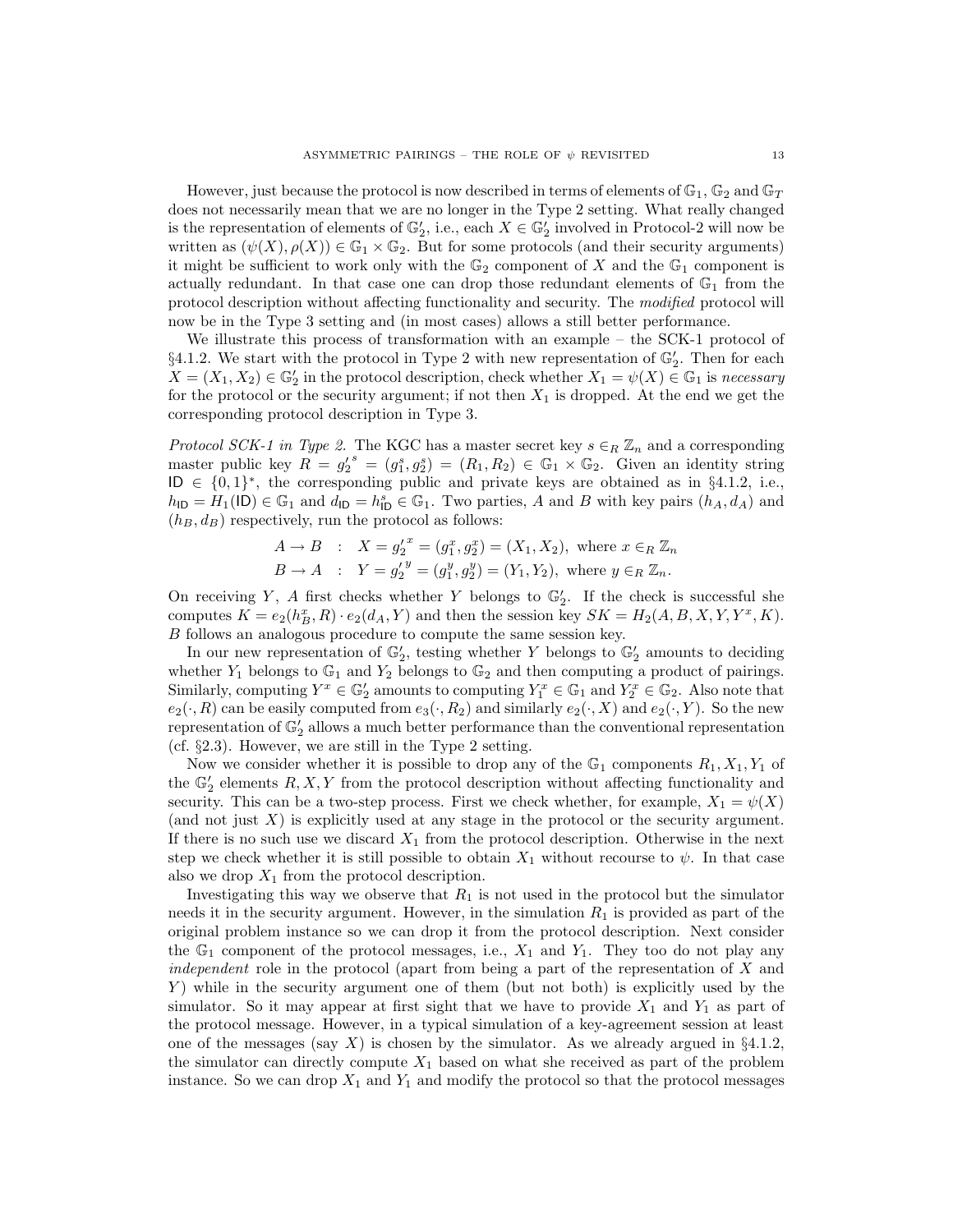are elements of  $\mathbb{G}_2$  only (i.e.,  $X_2, Y_2$ ). Note that in the modified protocol A derives the session key as  $SK = H_2(A, B, X_2, Y_2, Y_2, K)$  (and analogously for B).

This modified protocol achieves a better performance both in terms of communication bandwidth and computational cost because the users are no longer burdened with the unnecessary  $\mathbb{G}_1$  components of the messages and the master public key. Once these  $\mathbb{G}_1$  components are dropped there is no way to obtain the conventional representation of the corresponding elements of  $\mathbb{G}_2'$  or to apply  $\psi$  to them and we are *actually* in the Type 3 setting.

The transformation discussed above gives us the essential cue for the actual transformation from Protocol-2 to Protocol-3. Namely, for each  $X \in \mathbb{G}'_2$  involved in a particular step of Protocol-2 or its security argument, the corresponding step in Protocol-3 or its security argument requires the computation of  $X_2 \in \mathbb{G}_2$ , and also  $X_1 \in \mathbb{G}_1$  if  $\psi(X)$  is necessary for the protocol or its security argument.<sup>4</sup> Note that in Protocol-3 and its security argument,  $X_2$  can be obtained in the same way as X in the case of Protocol-2. However, we must have some means to obtain  $X_1$  in Type 3 when necessary. The transformation will fail only when we are unable to do so.

In Protocol-2,  $X$  can be part of the static data such as the private key, the public key or the public parameters, or the "run-time" data, e.g., a signature, a ciphertext, or the ephemeral key in a key agreement protocol. Given Protocol-2 and its security reduction, we consider these situations separately for the conversion.

Private data contains an element  $X \in \mathbb{G}_2'$ . If either the protocol or the security reduction requires  $\psi(X)$  then include both  $X_1 \in \mathbb{G}_1$  and  $X_2 \in \mathbb{G}_2$  in the private information in Protocol-3. If neither requires  $\psi(X)$  then include only  $X_2$ .

Public data contains an element  $X \in \mathbb{G}'_2$ . X can be part of the public key of a user when in the traditional public-key setting or it can be part of the KGC's public parameters when in the identity-based setting. Whatever be the case, the entity who generated  $X$  must also know its discrete log with respect to a known base in  $\mathbb{G}'_2$  (since hashing into  $\mathbb{G}'_2$  is not feasible). There are two possibilities depending on whether the protocol uses  $\psi(X)$  or not. 1. Protocol-2 employs  $\psi(X)$ : Replace  $X = g_2'^x$  in the public data of Protocol-2 with  $X_1 = g_1^x \in \mathbb{G}_1$  and  $X_2 = g_2^x \in \mathbb{G}_2$  in Protocol-3. This is always doable because the entity who generated  $X$  must know  $x$ . In the traditional PKI setting a certification authority entrusted with certifying the public key can easily verify whether they are properly generated or not, and in the identity-based setting they are assumed to be properly generated by the trusted KGC. If in Protocol-2 a user Alice requires only  $\psi(X)$  (resp. X) then she will be concerned with only  $X_1$  (resp.  $X_2$ ) in Protocol-3. This is the case for the BGLS-3 ring signature scheme which, as we have already noted, performs better than the BGLS-2 ring signature because now the ring signer is concerned only with the  $\mathbb{G}_1$  component of the public key of the other signers in the group whereas the verifier is concerned only with the  $\mathbb{G}_2$  components. They can respectively ignore the  $\mathbb{G}_2$  and  $\mathbb{G}_1$  components of the public key leading to decreased communication bandwidth.

2.  $\psi(X)$  is necessary for the security argument of Protocol-2: Replace  $X = g_2'^x$  in Protocol-2 with  $X_2 = g_2^x$  in Protocol-3, as was done in the case of BF-IBE-3 in §4.1.1, and BLS-3 and Waters-3a in [16]. This allows smaller public keys and hence (sometimes) less computation in Protocol-3. In some protocols it might still be necessary to include  $X_1 = g_1^x$  in the public key. For example,  $X_1$  may be required for the reduction to go through as in the BGLS-3

<sup>&</sup>lt;sup>4</sup>Intuitively, we consider  $\psi(X)$  to be 'necessary' if either  $\psi(X)$  or some  $\psi(Y)$  is required in the protocol or the security argument where  $Y \in \mathbb{G}_2'$  is 'derived' from X. We don't know how to formulate this statement rigorously.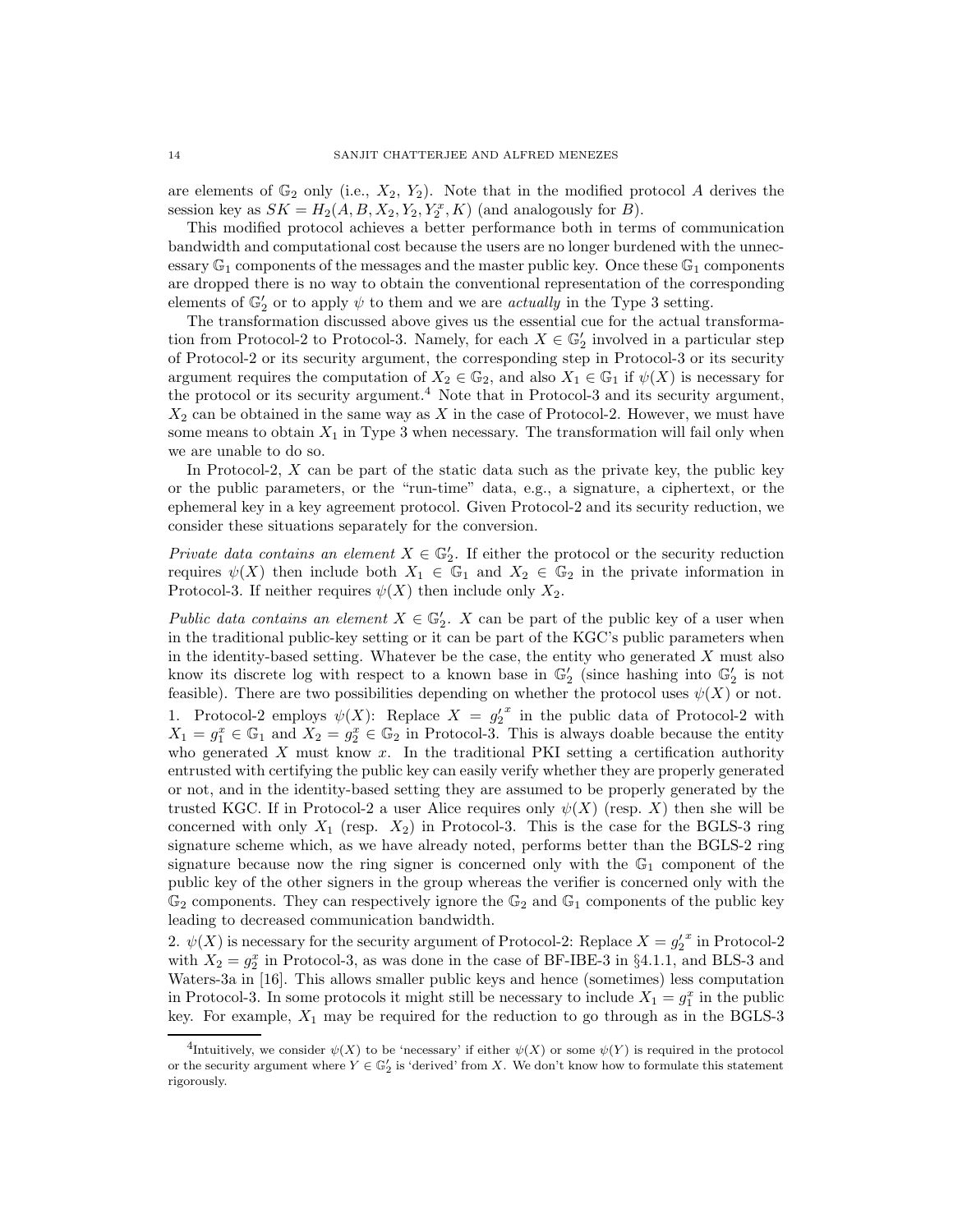aggregate signature scheme (see [16]). Note that even if  $X_1$  were included in the public key or the public parameters, it would never be required in the actual protocol run. So the users will effectively ignore  $X_1$  in their computation, which in turn will lead to better optimization in terms of communication bandwidth and perhaps even computational cost compared to Protocol-2.

Protocol message contains elements of  $\mathbb{G}'_2$ . Suppose that in Protocol-2 Bob receives a message from Alice containing some  $Y \in \mathbb{G}'_2$ . Alice may compute Y either solely based on her secret information or in combination with some public data, such as Bob's public key or the system-wide public parameters. If Bob requires  $\psi(Y)$  then in Protocol-3 Alice should send both  $Y_1 \in \mathbb{G}_1$  and  $Y_2 \in \mathbb{G}_2$  to Bob. This is doable but, to the best of our knowledge, is not required by any existing protocol. If Bob's computation in Protocol-2 depends only on Y then it is sufficient in Protocol-3 to send only  $Y_2$ . However, for the known security argument of some protocols to go through, it might be necessary to send  $Y_1$  also. For example, in the security argument of BF-IBE-3 it is sufficient to send the  $\mathbb{G}_2$  component only of the ephemeral key, while for the security argument of the Waters-3b signature scheme (see [16]) we need both the  $\mathbb{G}_1$  and  $\mathbb{G}_2$  components for one of the signature components. In the former case, Protocol-3 will be more optimized than Protocol-2 while it will be at least as efficient as Protocol-2 in the latter.

Now consider the security reduction for Protocol-3 where the challenger simulates the protocol environment for an adversary based on the problem instance in the given security model. Note that Protocol-3 is derived based on both Protocol-2 and its security reduction. Once we have obtained Protocol-3 in this manner, it is relatively straightforward to modify the security argument of Protocol-2 to get an analogous security argument for Protocol-3.

Like the protocol, our only concern here is with those elements  $X \in \mathbb{G}'_2$  for which the challenger needs to compute  $\psi(X)$  in the simulation. Note that if X is part of the problem instance of  $\mathcal{P}_2$  then by definition both  $X_1$  and  $X_2$  must be part of the problem instance of  $P-3$ . So we only need to consider the following two situations in the simulation in Type 2 and show how one can obtain  $X_1$  in each case in Type 3.

1. X is part of the message sent by the adversary: This can only happen if there is an analogous step in Protocol-2 and has been taken care of when we transformed it into Protocol-3. Namely the corresponding message in Protocol-3 includes both  $X_1$  and  $X_2$  and hence the adversary must send both to the challenger.

2. The challenger generates X: The challenger cannot generate this by hashing into  $\mathbb{G}'_2$ . So the challenger can generate  $X$  either solely based on its own random coin tosses, or along with that randomness it may also depend on the adversary's input or the problem instance  $P-2$ . Whatever be the case, the challenger will have enough information to generate both  $X_1$  and  $X_2$  in the security reduction of Protocol-3.

## 6. Concluding Remarks

Many pairing-based protocols in the asymmetric setting rely on the existence of an efficiently-computable isomorphism from  $\mathbb{G}_2$  to  $\mathbb{G}_1$ , i.e., the Type 2 setting. Some earlier works in pairing-based cryptography gave the impression that such an isomorphism is necessary for the functionality or the security of the protocols (or both). In contrast, we have argued that relying on such an isomorphism is more of an artifact of initial research in this area rather than an actual necessity as far as the functionality and security of the protocols are concerned. Moreover, restricting a protocol to such a setting in most cases has a negative impact on performance.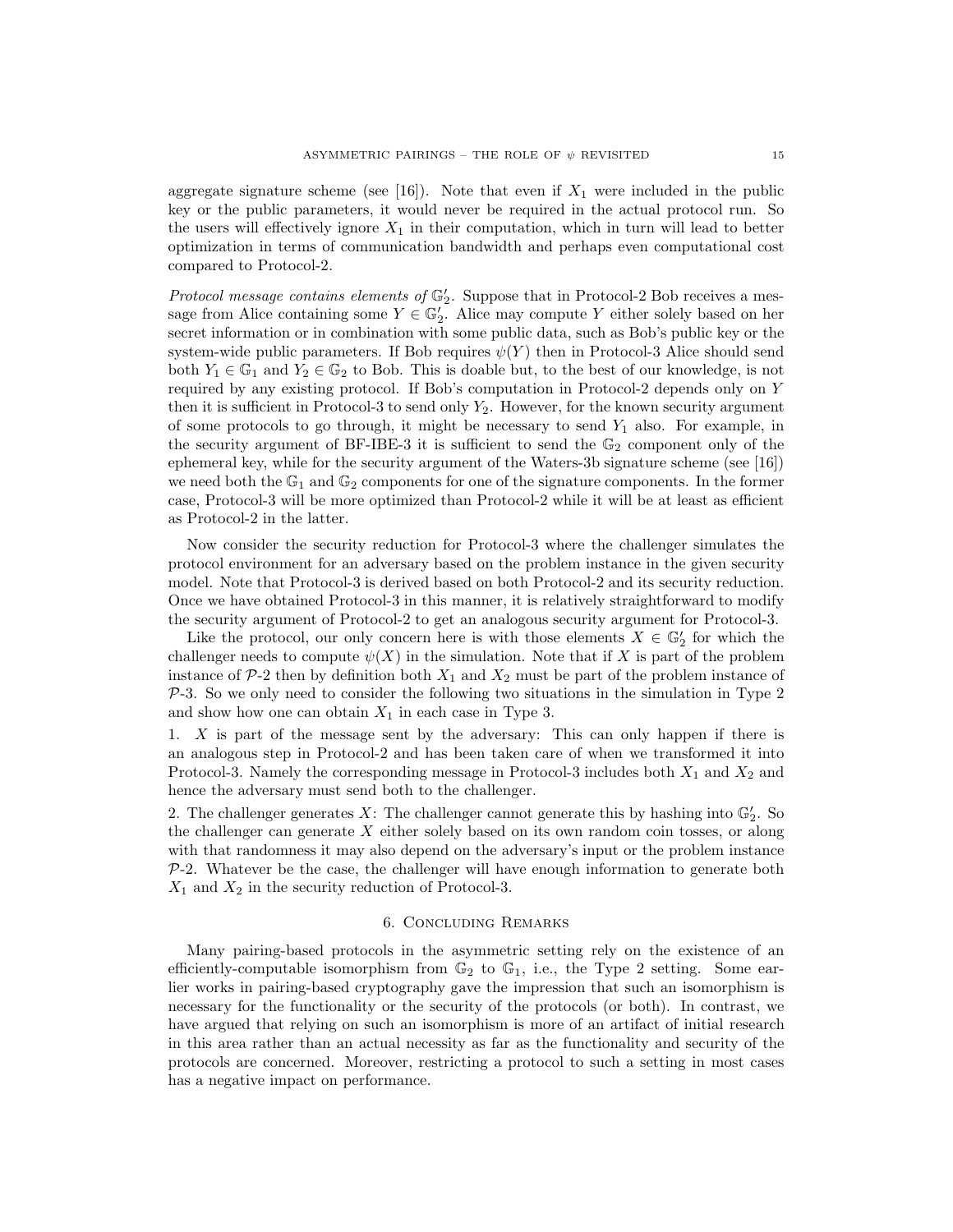In particular, we have provided evidence in support of the following assertions:

- (1) For any hard problem  $P-2$  in the Type 2 setting, there is a natural counterpart  $P-3$ in the Type 3 setting which is equally hard.
- (2) Any protocol Protocol-2 and its security argument based on  $P-2$  in the Type 2 setting can be naturally converted to Protocol-3 with an analogous security argument based on  $P-3$  in the Type 3 setting.
- (3) Protocol-3 is at least as efficient as Protocol-2 and in most cases outperforms Protocol-2. In some situations one can further optimize Protocol-3, for example, by hashing into  $\mathbb{G}_2$  instead of  $\mathbb{G}_1$  as is the case with BF-IBE-3b. Such optimizations are not possible for Protocol-2 as it is not known how to hash into  $\mathbb{G}_2'$ .

Setting aside the question of performance, our study indicates that there is no major difference of cryptographic significance when a protocol originally described in the Type 2 setting is transformed into Type 3. This leads us to posit the question of whether there exists a cryptographic protocol which necessarily has to be restricted to Type 2 for implementation or security reasons. We conclude with the following remarks and question.

- (1) Some authors have used the extended Diffie-Hellman (XDH) assumption to argue the security of their protocols [7, 14, 15]. The XDH assumption requires that the decision Diffie-Hellman (DDH) problem is hard in  $\mathbb{G}_1$ . If it is also required that DDH is hard in  $\mathbb{G}_2$  then the corresponding assumption is called symmetric XDH (SXDH) [1]. Note that in the Type 2 setting, DDH is easy in  $\mathbb{G}_2'$  because of  $\psi$ . Hence, the protocols described in [1, 39] where security is based on the SXDH assumption cannot be instantiated securely in Type 2 (but can be implemented in Type 3 since DDH is believed to be hard in  $\mathbb{G}_2$ ). On the other hand, if some Protocol-2 or its security argument requires DDH to be hard in  $\mathbb{G}_1$  but easy in  $\mathbb{G}_2'$ , then it may appear at first glance that Protocol-2 cannot be converted to the Type 3 setting. However, we expect that the conversion would be possible by adding the appropriate elements from  $\mathbb{G}_1$  to the protocol or its security argument in the same manner as was used earlier to avoid  $\psi$ . We are not aware of the existence of any such protocols.
- (2) In Type 3 it is possible to make a minimalist complexity assumption such as BDH-3c as proposed by Galbraith [12]. Such minimalist assumptions do not have any counterpart in Type 2. The question is whether there exists a protocol whose security is based on such an assumption.
- (3) Some protocols, such as the Boneh-Shacham group signature scheme with verifierlocal revocation [11] and the SYL, RYY and BMP identity-based key agreement protocols (see [19]), that involve hashing into  $\mathbb{G}_2$  followed by an application of  $\psi$ on the resulting hash values cannot be implemented in either Type 2 or Type 3. However, they can be implemented using Type 1 and Type 4 pairings (cf. [17]).

#### **ACKNOWLEDGEMENTS**

Thanks to M. Prem Laxman Das and the anonymous referees for their useful suggestions.

## **REFERENCES**

- [1] G. Ateniese, J. Camenisch, S. Hohenberger and B. de Medeiros, "Practical group signatures without random oracles", Cryptology ePrint Archive Report 2005/385.
- [2] F. Bao, R. Deng and H. Zhu, "Variations of Diffie-Hellman problem", Information and Communication Security – ICICS 2003, LNCS 2836 (2003), 301–312.
- [3] P. Barreto, B. Lynn and M. Scott, "Efficient implementation of pairing-based cryptosystems", J. Cryptology, 17 (2004), 321–334.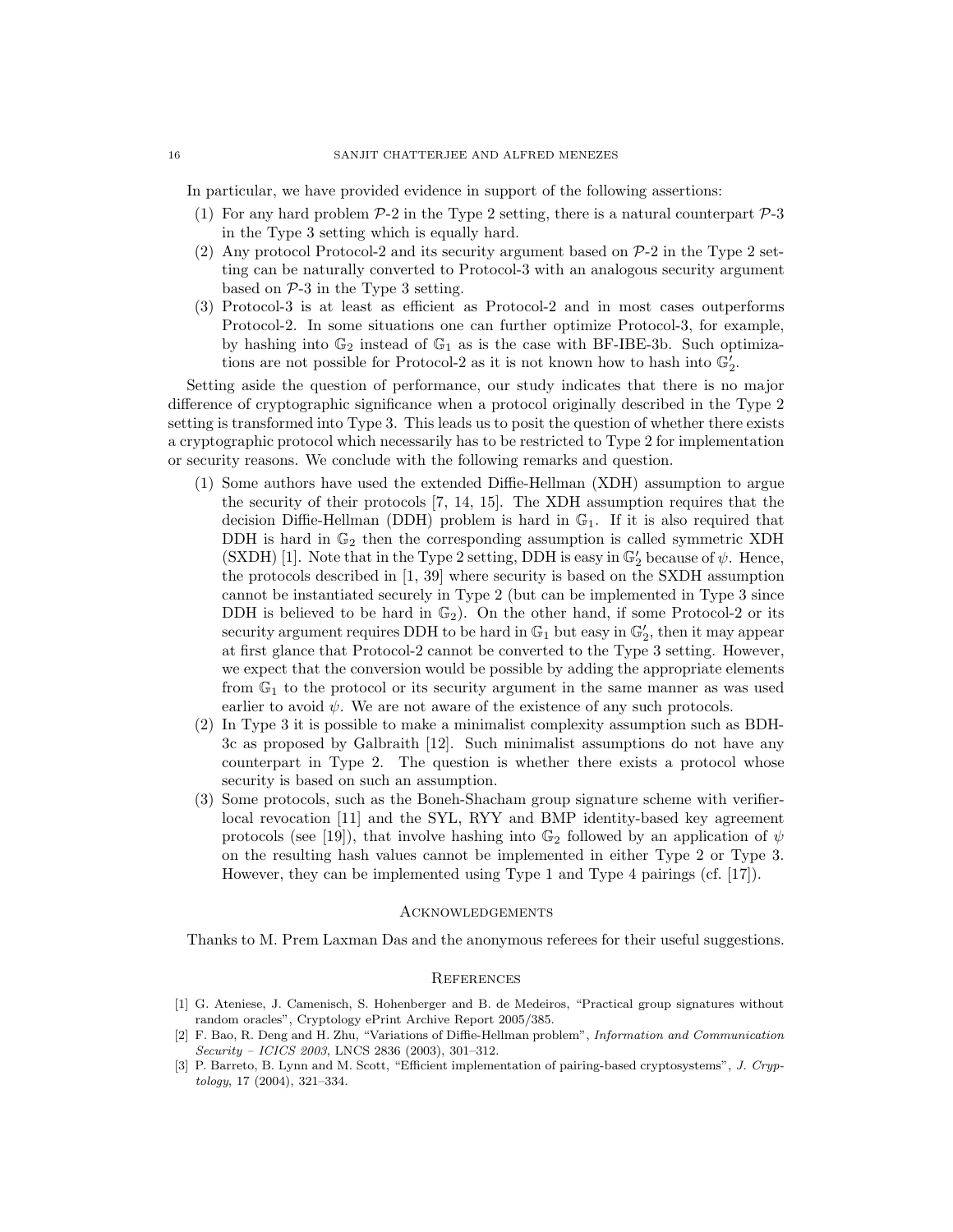- [4] P. Barreto and M. Naehrig, "Pairing-friendly elliptic curves of prime order", Selected Areas in Cryptography – SAC 2005, LNCS 3897 (2006), 319–331.
- [5] D. Boneh and X. Boyen, "Short signatures without random oracles", Advances in Cryptology EU-ROCRYPT 2004, LNCS 3027 (2004), 56–73.
- [6] D. Boneh and X. Boyen, "Short signatures without random oracles and the SDH assumption in bilinear groups", J. Cryptology, 21 (2008), 149–177.
- [7] D. Boneh, X. Boyen and H. Shacham, "Short group signatures", Advances in Cryptology CRYPTO 2004, LNCS 3152 (2004), 41–55.
- [8] D. Boneh and M. Franklin, "Identity-based encryption from Weil pairing", SIAM Journal of Computing, 32 (2003), 586–615.
- [9] D. Boneh, C. Gentry, B. Lynn and H. Shacham, "Aggregate and verifiably encrypted signatures from bilinear maps", Advances in Cryptology – EUROCRYPT 2003, LNCS 2656 (2003), 416–432.
- [10] D. Boneh, B. Lynn and H. Shacham, "Short signatures from the Weil pairing", J. Cryptology, 17 (2004), 297–319.
- [11] D. Boneh and H. Shacham, "Group signatures with verifier-local revocation", 11th ACM Conference on Computer and Communications Security – CCS 2004, ACM Press, 2004, 168–177.
- [12] X. Boyen, "The uber-assumption family A unified complexity framework for blinear groups", Pairing-Based Cryptography – Pairing 2008, LNCS 5209 (2008), 39–56.
- [13] X. Boyen, Q. Mei and B. Waters, "Direct chosen ciphertext security from identity-based techniques", 12th ACM Conference on Computer and Communications Security – CCS 2005, ACM Press, 2005, 320–329.
- [14] J. Camenisch, S. Hohenberger and A. Lysyanskaya, "Compact E-cash", Advances in Cryptology EUROCRYPT 2005, LNCS 3494 (2005), 302–321.
- [15] C. Delerablée and D. Pointcheval, "Dynamic fully anonymous short group signatures", Progress in Cryptology – VIETCRYPT 2006, LNCS 4341 (2006), 193–210.
- [16] S. Chatterjee, D. Hankerson, E. Knapp and A. Menezes, "Comparing two pairing-based aggregate signature schemes", Designs, Codes and Cryptography, 55 (2010), 141–167.
- [17] S. Chatterjee, D. Hankerson and A. Menezes, "On the efficiency and security of pairing-based protocols in the Type 1 and Type 4 settings", International Workshop on Arithmetic of Finite Fields – WAIFI 2010, LNCS 6087 (2010), 114–134.
- [18] L. Chen and Z. Cheng, "Security proof of Sakai-Kasahara's identity-based encryption scheme", Cryptography and Coding, LNCS 3706 (2005), 442–459.
- [19] L. Chen, Z. Cheng and N. Smart, "Identity-based key agreement protocols from pairings", International Journal of Information Security, 6 (2007), 213–241.
- [20] L. Chen and C. Kudla, "Identity-based authenticated key agreement from pairings", IEEE Computer Security Foundations Workshop, 219–233, 2003. The modified version is available at Cryptology ePrint Archive, Report 2002/184.
- [21] Z. Cheng and L. Chen, "On security proof of McCullagh-Barreto's key agreement protocol and its variants", Cryptology ePrint Archive Report 2005/201.
- [22] D. Freeman, "Converting pairing-based cryptosystems from composite-order groups to prime-order groups", Advances in Cryptology –  $EUROCRYPT 2010$ , LNCS 6110 (2010), 44-61.
- [23] S. Galbraith, "Pairings", Chapter IX of I. Blake, G. Seroussi, and N. Smart, eds., Advances in Elliptic Curve Cryptography, Vol. 2, Cambridge University Press, 2005.
- [24] S. Galbraith, F. Hess and F. Vercauteren, "Hyperelliptic pairings", Pairing-Based Cryptography Pairing 2007, LNCS 4575 (2007), 108-131.
- [25] S. Galbraith, K. Paterson and N. Smart, "Pairings for cryptographers", *Discrete Applied Mathematics*, 156 (2008), 3113–3121.
- [26] D. Galindo, "Boneh-Franklin Identity-based encryption revisited", Automata, Language and Programming – ICALP 2005, LNCS 3580 (2005), 791–802.
- [27] D. Hankerson, A. Menezes and M. Scott, "Software implementation of pairings", in Identity-Based Cryptography, M. Joye and G. Neven, eds., IOS Press, 2008, 188–206.
- [28] F. Hess, N. Smart and F. Vercauteren, "The eta pairing revisited", IEEE Transactions on Information Theory, 52 (2006), 4595–4602.
- [29] A. Joux, "A one round protocol for tripartite Diffie-Hellman", J. Cryptology, 17 (2004), 263–276.
- [30] B. Kang and J. Park, "On the relationship between squared pairings and plain pairings", Information Processing Letters, 97 (2006), 219–224.
- [31] E. Lee, H. Lee and C. Park, "Efficient and generalized pairing computation on abelian varieties", IEEE Transactions on Information Theory, 55 (2009), 1793–1803.